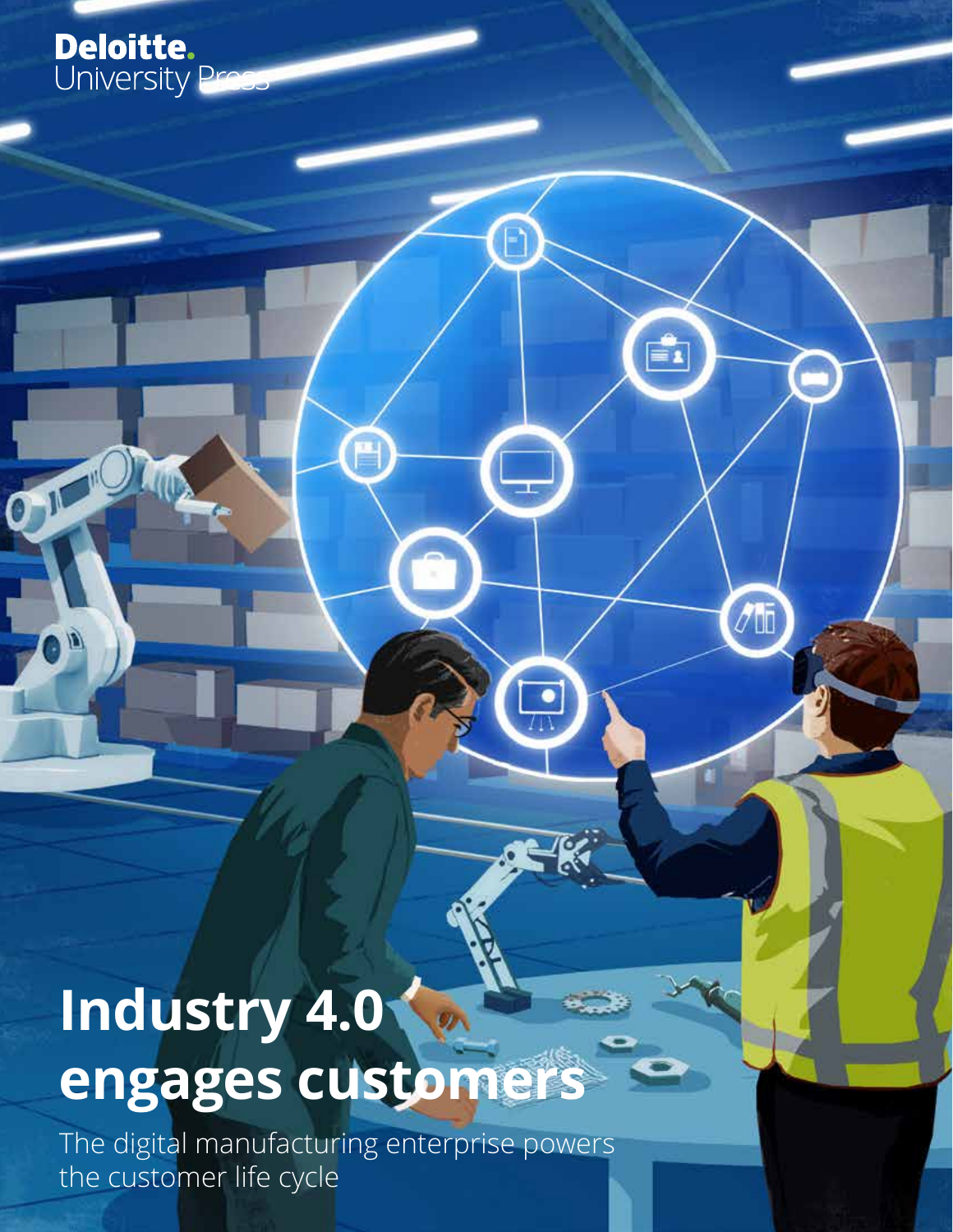Deloitte's Center for Integrated Research focuses on critical business issues that cut across industry and function, from the rapid change of emerging technologies to the consistent factor of human behavior. We uncover deep, rigorously justified insights, delivered to a wide audience in a variety of formats, such as research articles, short videos, or in-person workshops.

Deloitte Consulting LLP's Supply Chain and Manufacturing Operations practice helps companies understand and address opportunities to apply Industry 4.0 technologies in pursuit of their business objectives. Our insights into additive manufacturing, IoT, and analytics enable us to help organizations reassess their people, processes, and technologies in light of advanced manufacturing practices that are evolving every day.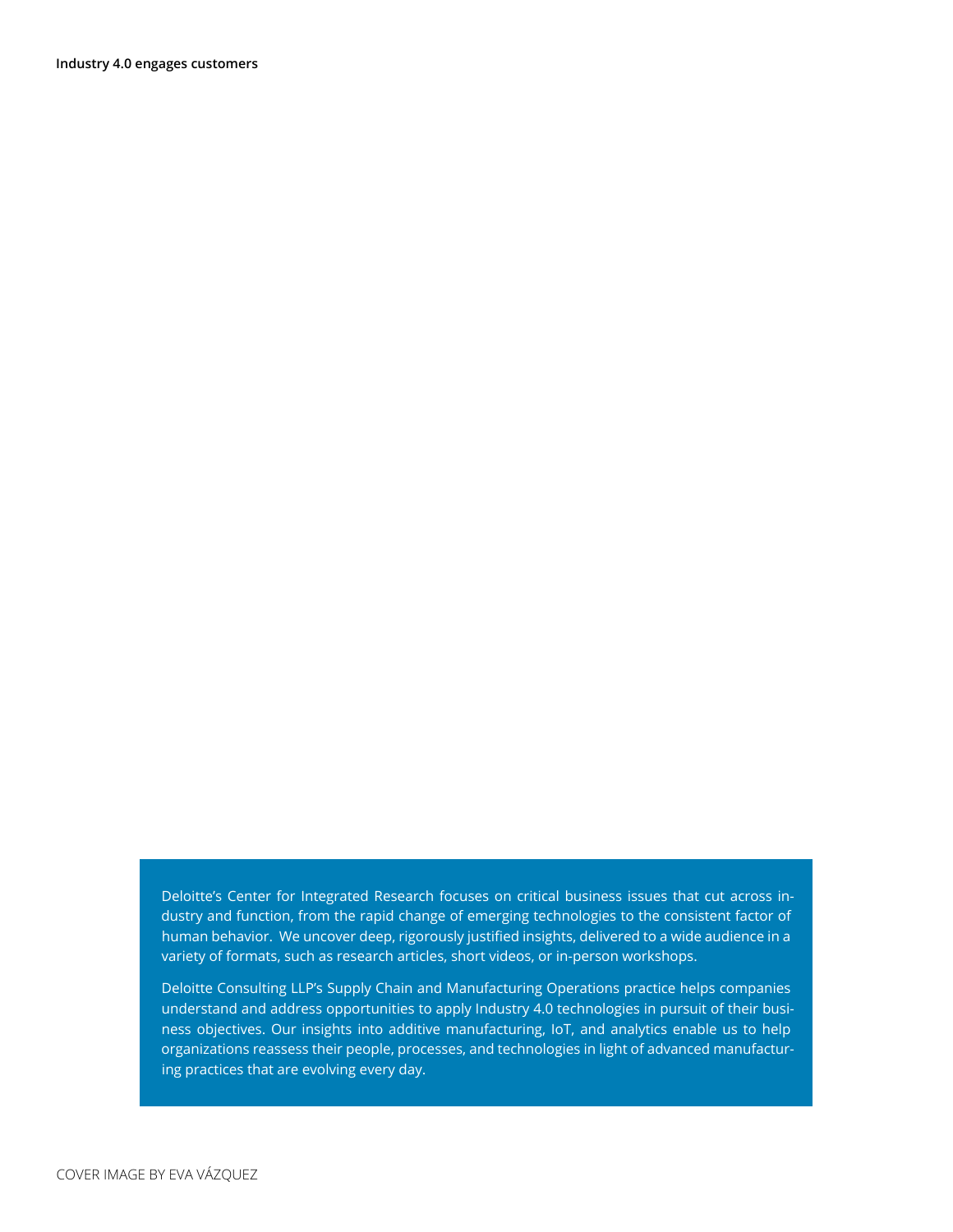## **Contents**

## **[Introduction](#page-3-0) | 2**

### **[The defining traits of DMEs |](#page-5-0) 4**

## **[Across the customer life cycle |](#page-7-0) 6**

Industry 4.0 technology applications

## **[Discover and shop |](#page-8-0) 7**

[Exploring digital solutions at the start of the sales cycle](#page-8-0)

## **[Buy and install](#page-11-0) | 10**

[Using Industry 4.0 technologies to enhance](#page-11-0) [channel relationships](#page-11-0)

## **[Use and service |](#page-14-0) 13**

[Reinventing the aftermarket experience through digital](#page-14-0) 

### **[The road to digital transformation |](#page-17-0) 16**

[Overcoming key risks and challenges](#page-17-0) 

**Endnote[s |](#page-17-0) 18**

| <b>About the authors</b> |  | 20 |
|--------------------------|--|----|
|--------------------------|--|----|

### **Acknowledgements [|](#page-17-0) 21**

**Contacts [|](#page-17-0) 21**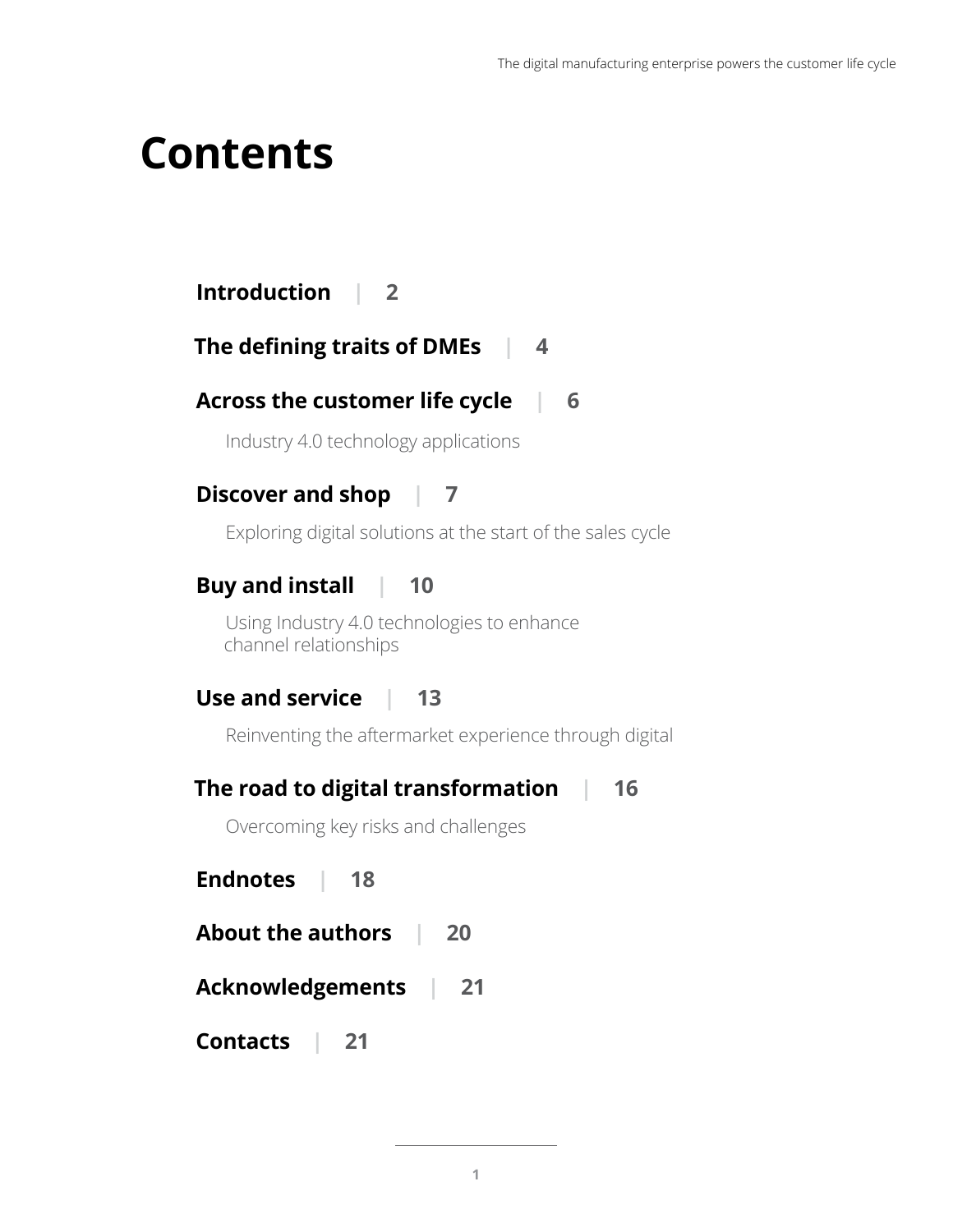# <span id="page-3-0"></span>**Introduction**

ABOUT 50 percent of S&P 500 firms will likely be replaced over the next 10 years due to new digital disruptors and inability of established firms to reinvent themselves.<sup>1</sup> How companies choose to evolve, explore new avenues for growth, and better engage their customers can make the difference between thriving and extinction.

Across all stages of the customer journey, advanced digital technologies are creating new opportunities for innovation and growth, and producing novel ways to improve and customize the customer experience. This digitally driven evolution—which lays the foundation for what Deloitte calls the *digital manufacturing enterprise* (DME)—is enabled by the rise of Industry 4.0.

In Industry 4.0, manufacturing systems and the objects they create are not just connected, drawing information from the physical world into the digital realm. Instead, Industry 4.0 takes this concept one step further: That digital information is then analyzed and used to drive further intelligent action in the physical world, completing a physical-to-digitalto-physical loop of action and informed reaction.<sup>2</sup>

This loop of intelligent, autonomous digital activity—and the Industry 4.0 technologies that drive it—affect the ways in which companies engage with their customers and meet customers' ever-changing preferences. Further, and perhaps most importantly, it enables manufacturers to shift their value proposition from products to ongoing, data-driven services. Indeed, from initial research and sales to account management and aftermarket service, connected technologies create opportunities to improve efficiency and enhance customer experiences, helping

Across all stages of the customer journey, advanced digital technologies are creating new opportunities for innovation and growth, and producing novel ways to improve and customize the customer experience.

manufacturers attract and retain customers as well as drive significant, service-driven value.

This paper explores the ways in which manufacturers can use Industry 4.0 technologies across their enterprise to transform customer relationships and create new value for both customers and channel partners. Indeed, many opportunities exist across the customer life cycle to better engage and interact with both customers and channel partners; the trick is identifying those openings and harnessing them effectively. To do so, companies should first understand how to apply Industry 4.0 technologies to their current customer engagement practices, move from being a traditional manufacturer to a DME, and set a course toward digital transformation.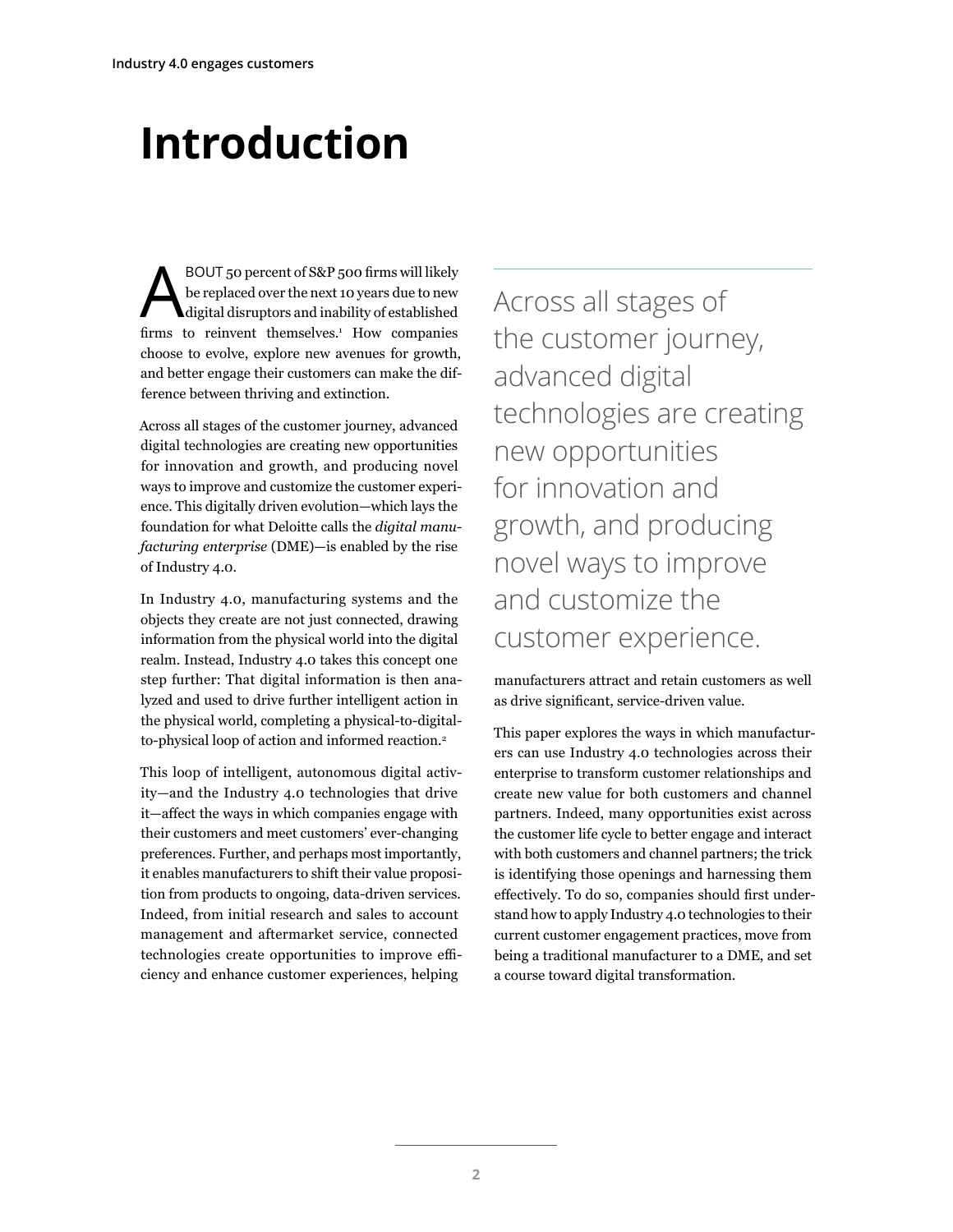#### **A BRIEF INTRODUCTION TO INDUSTRY 4.0**

Industry 4.0 combines the Internet of Things (IoT) and relevant physical and digital technologies, including analytics, additive manufacturing, robotics, high-performance computing, artificial intelligence and cognitive technologies, advanced materials, and augmented reality, to integrate digital information from many different sources and locations, and drive the physical act of manufacturing.<sup>3</sup>

The concept of Industry 4.0 incorporates and extends the IoT within the context of the physical world: the physical-to-digital and digital-to-physical leaps that are somewhat unique to manufacturing processes (figure 1). This physical-to-digital-to-physical circuit mirrors and draws upon the Information Value Loop that characterizes Deloitte's view of the IoT.<sup>4</sup> It is the leap from digital back to physical, however—from connected, digital technologies to the creation of a physical object—that constitutes the essence of Industry 4.0.5

#### **Figure 1. Physical-to-digital-to-physical loop and related technologies**



Deloitte has developed in-depth research and analysis focused on Industry 4.0, how it relates to the IoT, and its role within Deloitte's Information Value Loop. For further information, visit *[Industry 4.0 and](http://dupress.com/articles/industry-4-0-manufacturing-ecosystems-exploring-world-connected-enterprises/)  [manufacturing ecosystems: Exploring the world of connected enterprises](http://dupress.com/articles/industry-4-0-manufacturing-ecosystems-exploring-world-connected-enterprises/)*. 6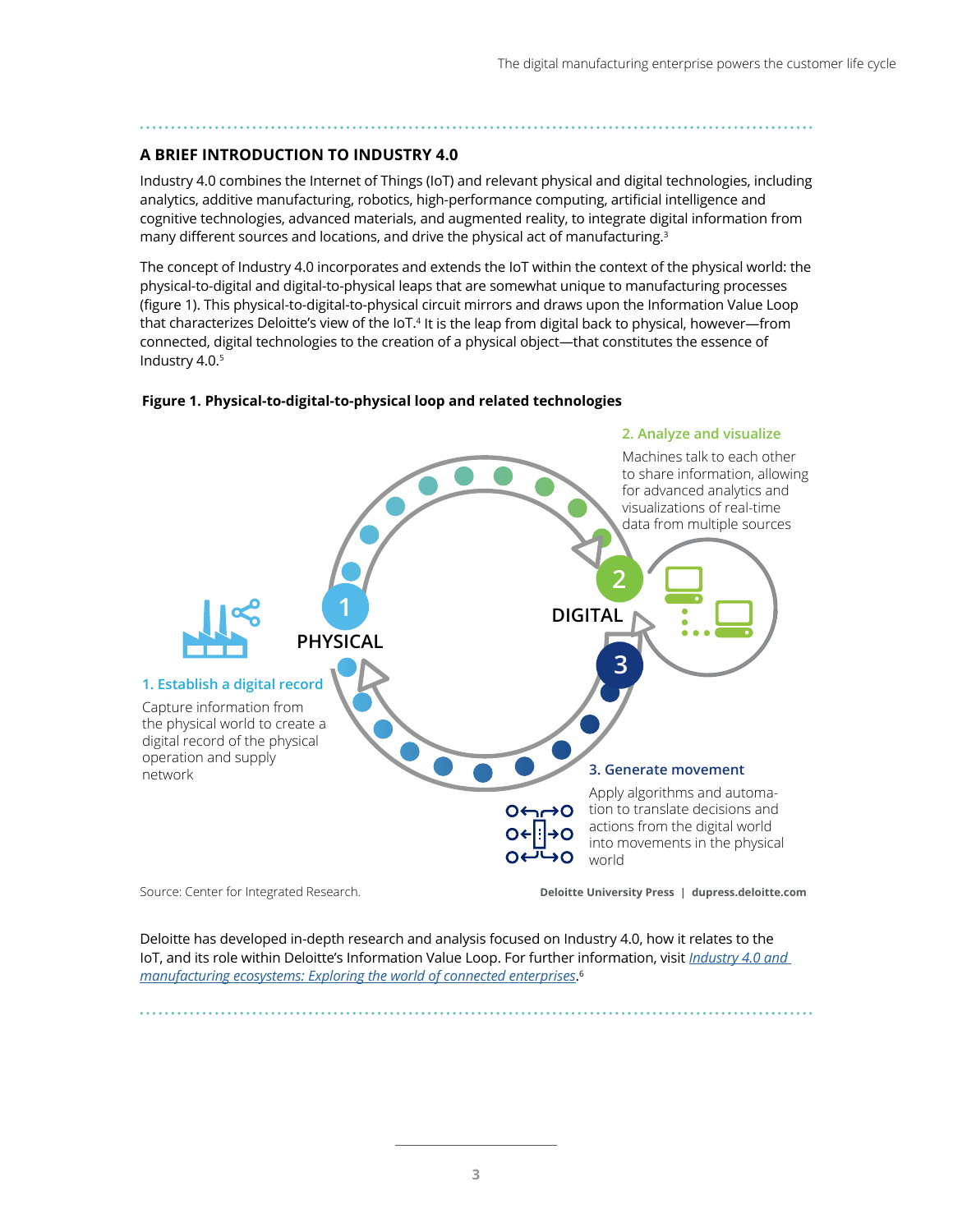# <span id="page-5-0"></span>**The defining traits of DMEs**

OW is a digital manufacturing enterprise<br>
different from a traditional manufacturer?<br>
DMEs use Industry 4.0–enabled technolo-<br>
size to drive their presences agrees the value shain different from a traditional manufacturer? gies to drive their processes across the value chain. Where many focus their analysis of Industry 4.0– enabled technologies on solely the factory setting, Deloitte uses the term DME to demonstrate that these new technologies often have widespread impacts across the entire enterprise. The results of Industry 4.0–enabled technologies can include new or improved products and services, connected supply chain and manufacturing processes, and more informed customer engagement.<sup>7</sup>

In particular, DMEs differ from traditional firms in three key ways: the **audience** they engage, the degree of **connection** they maintain, and their **monetization** of the products and services they provide. Each DME trait is intrinsically tied to the physical-to-digital-to-physical leap detailed in figure 1.

## Audience

Leading DMEs leverage expanded customer and stakeholder audiences to better design and communicate the value of their offerings. Rather than prioritizing and focusing on just one stakeholder group, multiple groups—from manufacturers who buy technologies to the end users who interact with them—should be assessed and influenced throughout the product development and selling process. Through their use of connected, Industry 4.0–driven technologies, DMEs can better understand how to serve these expanded audiences and adjust their business processes to meet their needs.

This capability can lead to increased customer loyalty, as customers are more loyal to brands that create differentiated and personalized experiences.<sup>8</sup> That loyalty can, in turn, lead to considerable savings, as the cost to acquire a customer is much greater than the cost of retaining one.<sup>9</sup>

## Connection

As DMEs can use data from connected, smart tools to understand a product's performance and customers' interactions with it, the connection, and thus relationship, with customers and partners often deepens. As a result, companies can be better positioned to deliver value to end users at every digital and physical interaction, ranging from simple product performance alerts (such as regarding a predicted malfunction) to services throughout the customer life cycle (such as product exploration, education, buying, service, and maintenance). Further, digital solutions that connect manufacturers to customers, and customers to each other, can create considerable network effects.

Currently, industrial manufacturers lag significantly behind other consumer sectors, which have made massive investments in digital connectivity.10 This laggard status may actually prove to be an

As DMEs can use data from connected, smart tools to understand a product's performance and customers' interactions with it, the connection, and thus relationship, with customers and partners often deepens.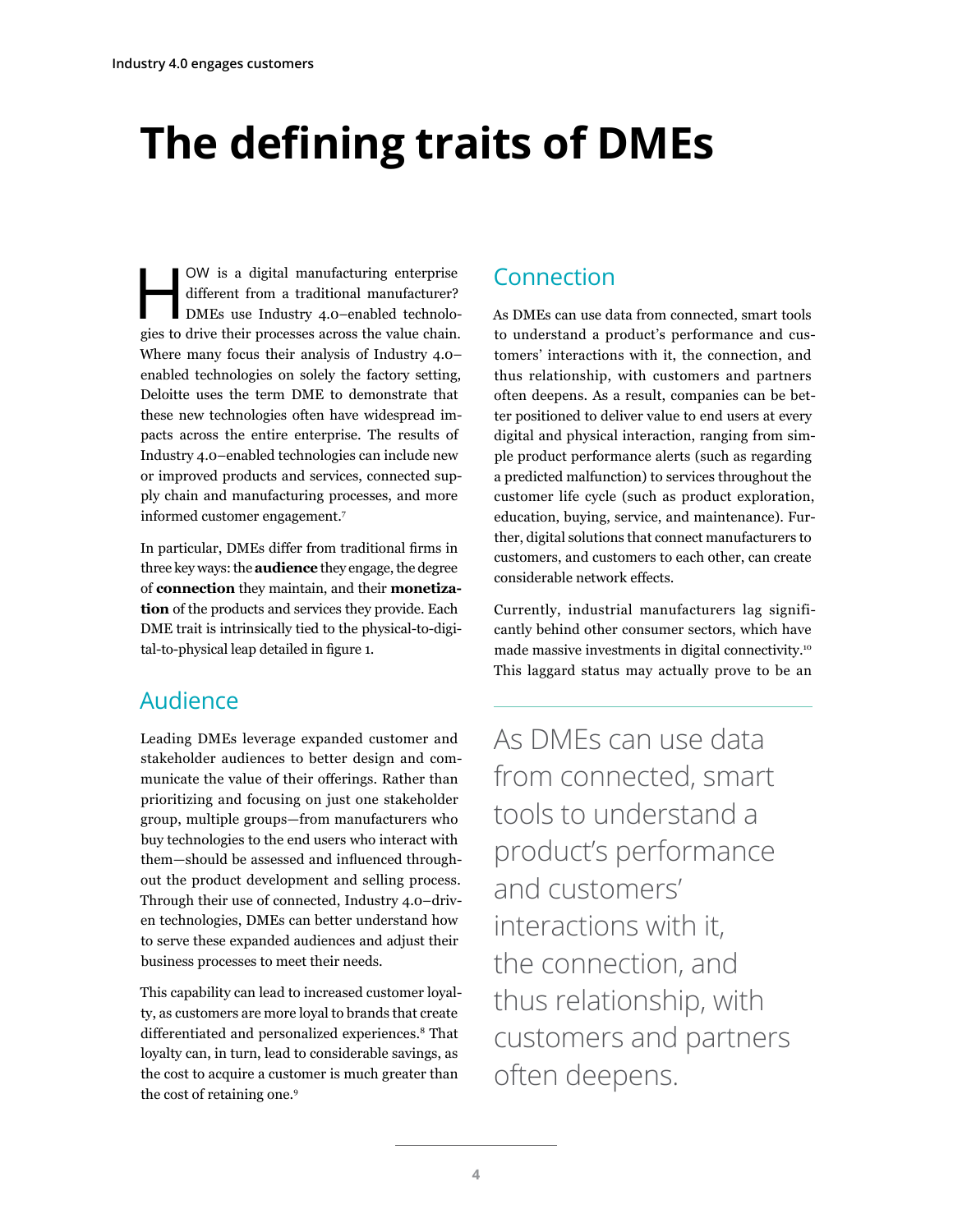opportunity, however; the other, first-mover industries may offer valuable templates and lessons for industrial firms to follow—and pitfalls to avoid.

## Monetization

As industrial offerings generate more data and grow "smarter," they open up new monetization opportunities in the form of services and smart solutions. In some cases, users will find that the data and insights derived from products carry greater value than the product itself. FedEx, for example, has noted that the data about their packages are more valuable than the physical package itself, and it offers datadriven services to provide added insight.<sup>11</sup> Indeed, digital features from smart objects can be monetized in multiple ways—subscription, licensing, or consumption fees—or included as value additions.

This ability to monetize data and uncover new streams of revenue can be particularly important as companies increasingly find their sectors and competitive set upended and disrupted. In one industry after another, from automotive to banking to travel, hospitality, and leisure, new entrants have stepped between a capital-intensive incumbent and their

As industrial offerings generate more data and grow "smarter," they open up new monetization opportunities in the form of services and smart solutions.

customers to capture a share of value without costly capital investments.12 By incorporating advanced technology that enables them to be more nimble and proactive, DMEs may be more likely than traditional manufacturers to head off disruption.

Beyond these three core attributes, DMEs represent an evolution over traditional manufacturers in other, somewhat subtler ways. Table 1 compares DMEs with traditional manufacturers across four additional areas, ranging from the experience they can provide to the customer to the ways in which they can derive value.

|                                            | <b>Customer</b><br>experience                                                                                                                                               | <b>Frequency of</b><br><b>interactions</b>                                                     | <b>Context of</b><br><b>interactions</b>                                                                                                                                                                                                        | <b>Value</b>                                                                                                                                         |
|--------------------------------------------|-----------------------------------------------------------------------------------------------------------------------------------------------------------------------------|------------------------------------------------------------------------------------------------|-------------------------------------------------------------------------------------------------------------------------------------------------------------------------------------------------------------------------------------------------|------------------------------------------------------------------------------------------------------------------------------------------------------|
| <b>Traditional</b><br><b>manufacturers</b> | <b>Reactive: React to a</b><br>customer or partner<br>need, complaint, or<br>request                                                                                        | Little to none:<br>None during use,<br>and infrequent<br>interactions for sales<br>and service | Standard:<br>Interactions reflect<br>order history and<br>company type                                                                                                                                                                          | <b>Product: Value</b><br>derived from product<br>features                                                                                            |
| <b>Leading DMEs</b>                        | <b>Proactive: Create</b><br>intentionally<br>designed<br>experiences that<br>guide customers<br>and partners based<br>on an intimate<br>understanding of<br>their situation | <b>Continuous:</b><br>Ongoing dialogue<br>enabled by digital<br>connection                     | Customized:<br>Interactions reflect<br>the customer/<br>partner's role,<br>relationship with<br>the brand, state<br>in the buying<br>cycle, location,<br>environment, and<br>other context<br>provided by the<br>physical-digital<br>connection | Services/data:<br>Value shifts from<br>product features to<br>the analytics-enabled<br>insights derived from<br>the physical product<br>in operation |

#### **Table 1. Additional attributes of DME customer interactions**

Source: Deloitte analysis. **Deloitte University Press | dupress.deloitte.com**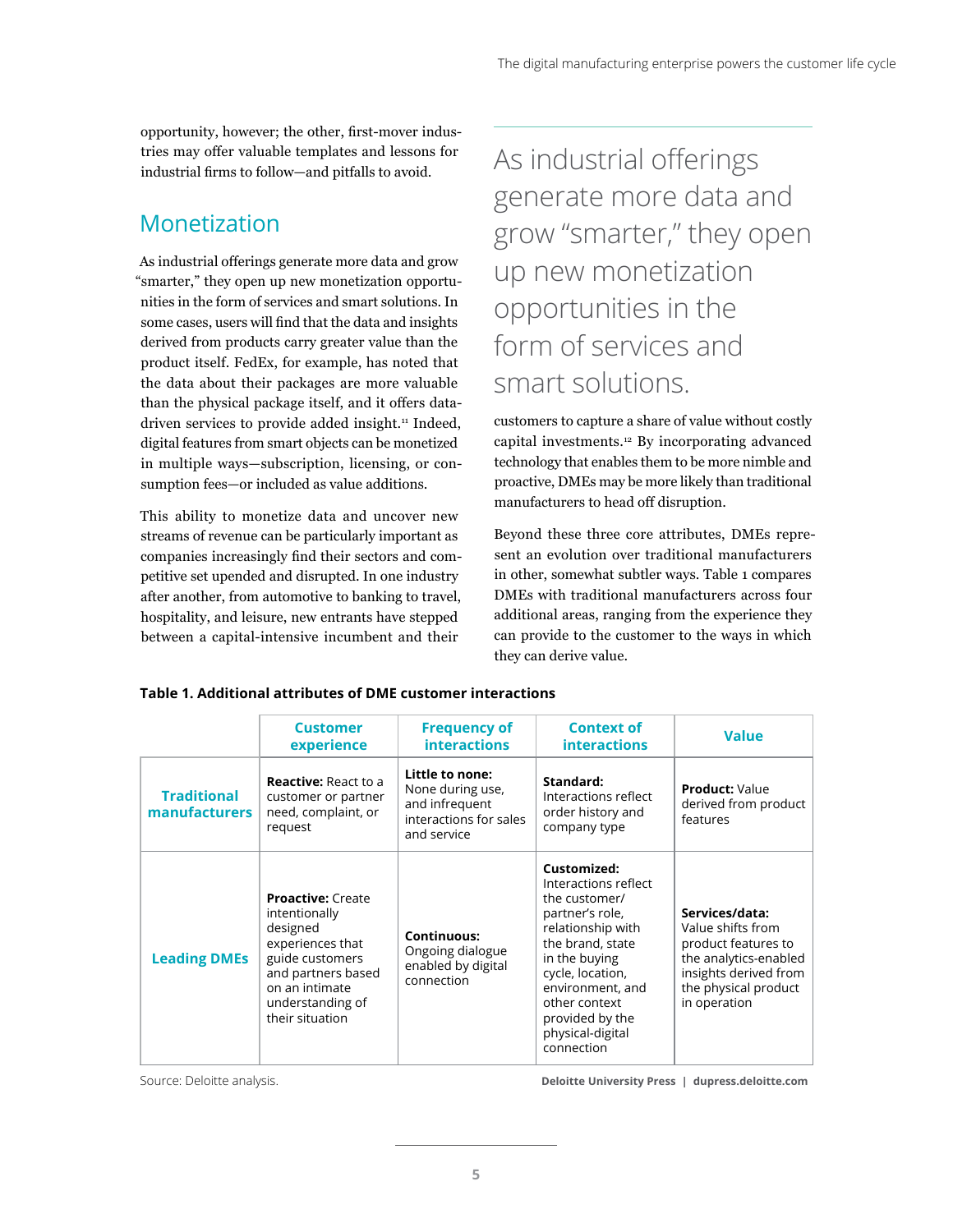## <span id="page-7-0"></span>**Across the customer life cycle**

Industry 4.0 technology applications

N order to develop a complete picture of the ways<br>in which DMEs can use Industry 4.0–driven tech-<br>nologies to influence customer engagement, it can<br>be helpful to symming the tenis within the sentant of N order to develop a complete picture of the ways in which DMEs can use Industry 4.0–driven techbe helpful to examine the topic within the context of the customer life cycle framework. This framework depicts a conceptual view of the stages of a customer relationship. The three phases of the customer life cycle are **discover and shop, buy and install,** and **use and service,** as outlined in figure 2.

**Discover and shop** refers to the upfront research and offering exploration that a customer does before buying. **Buy and install** refers to the process of purchasing the right products in the right configuration at an agreeable price. **Use and service**

refers to the performance of the product or solution itself and any associated post-sale interactions that customer may have. The physical-to-digitalto-physical leaps described in figure 1 can happen throughout every stage of the customer life cycle, depending on the types and degree to which Industry 4.0–enabled technologies are utilized.

The following sections explore each component of the customer life cycle in more detail, outlining how Industry 4.0 technologies create new opportunities for manufacturers. While we use the customer life cycle framework to orient our analysis, the key objective of this section is to illustrate the impact of DME for manufacturers.



#### **Figure 2. The customer life cycle**

Enhancing channel relationships with digital technologies to improve the buying and installing of products for end customers

Source: Deloitte analysis.

**Deloitte University Press | dupress.deloitte.com**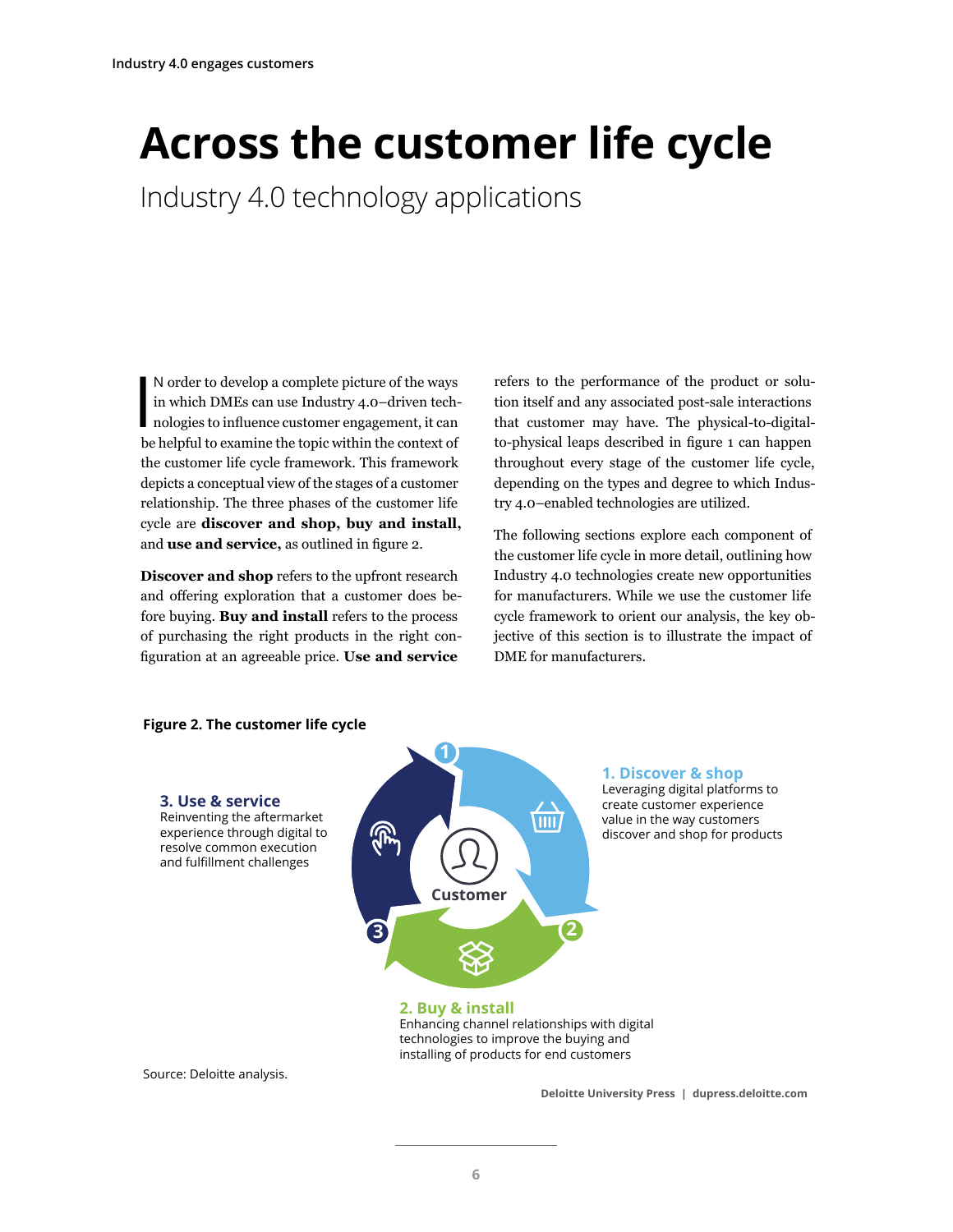## <span id="page-8-0"></span>**Discover and shop**

Exploring digital solutions at the start of the sales cycle

T the beginning of the sales process, custom-<br>
ers typically search for information that will<br>
help them make purchasing decisions (figure<br>
a) For years, consumer hands here led the very in ers typically search for information that will 3). For years, consumer brands have led the way in developing compelling digital customer experiences at this stage; many digital commerce platforms have shaped customer expectations around the ability to easily research, evaluate, buy, and service purchases online across devices.

Industrial manufacturers have lagged behind in this area, often due to the complexity of their products. However, driven in large part by business-to-consumer buying experiences, customers' (especially Millennials') expectations of their business-to-business (B2B) purchasing experiences seem to be changing. Ninety percent of B2B buyers now use online resources to research industrial products, and close to 60 percent of the B2B buying process is now completed online before a salesperson first meets with a customer.<sup>13</sup> Beyond simply

researching products, the majority of B2B buyers prefer to purchase industrial products online.14

Despite their customers' increasing preference for digital engagement, few B2B manufacturers have made significant investments in digital commerce capabilities.15 This means that sales representatives and channel partners often lack sufficient insight into their buyer's journey, due to a lack of integrated systems and automated processes for sales.16

Many manufacturers have built high-touch sales and account management teams, often with considerable technical sales and account management capabilities.17 In some situations, however, manufacturers may be able to scale back investments in high-touch teams as new digital platforms are used in both direct and indirect sales. In other cases, manufacturers may find it more practical to simply refocus their sales teams on higher-value, personalized, and unpredictable activities while digitizing



#### **Figure 3. Discover and shop**

#### **1. Discover & shop**

Leveraging digital platforms to create customer experience value in the way customers discover and shop for products

Source: Deloitte analysis.

**Deloitte University Press | dupress.deloitte.com**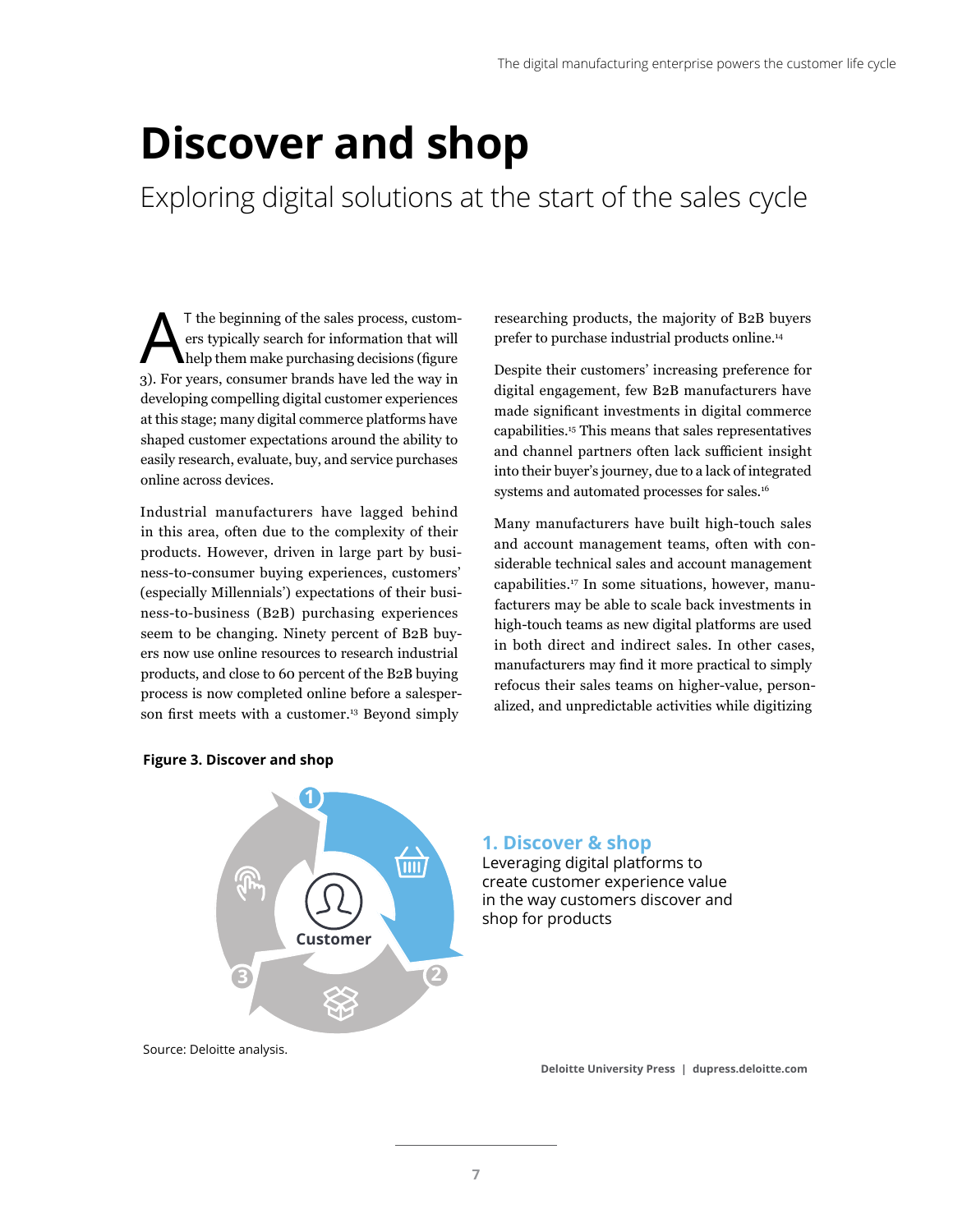other more standardized, predictable parts of the sales process. Xerox, for example, automated its sales and support tasks to enable sales teams to focus on closing sales while creating digital solutions to address some of the more common initial questions occurring earlier in the sales cycle.18

Companies will also likely need to adjust to how digital technologies have blurred functional roles and democratized organizational structures. In part as a response to this shift, some companies are reshaping their sales teams to shift away from business unit or product orientation toward more integrated solutions.<sup>19</sup>

## Discover and shop: Which digital technologies create value?

In light of these shifting customer behaviors and preferences and the ways in which sales teams continue to evolve, three Industry 4.0 technologies appear to be emerging as particularly key at the discover and shop stage:

#### ARTIFICIAL INTELLIGENCE (AI)

Companies are deploying AI technologies around their products, solutions, and services to facilitate a natural-language Q&A dialogue with customers online and through mobile applications.<sup>20</sup> AI-driven platforms can aggregate information across systems

to make recommendations based on a broad swath of data regarding customers, applications, and offerings, making them potentially intelligent—and valuable—sales partners.

#### AUGMENTED REALITY AND VIRTUAL REALITY (AR/VR)

Motivating a customer to come to a showroom or location to physically experience a product can be challenging. More companies are exploring how to either enhance the physical experience or bring it to their customers. In some cases, the AR/VR platforms enable customers to try out products and quickly narrow down their preferred features in a realistic, immersive experience, rather than viewing a limited set of products in a more constrained environment.

#### ONLINE TO OFFLINE INTELLIGENCE

For most manufacturers, customer information resides in one, or possibly several, databases that contain interaction history, order history, customer relationship management (CRM), and web interaction data. Companies are starting to fuse these online and offline data to gain a more complete view of their customers. This broader view can help create a demand barometer running from the beginning of the sales cycle (such as initial website visit) to purchase (such as order data), detecting patterns in purchase intent and facilitating more effective product recommendations.<sup>21</sup>

#### **DISCOVER AND SHOP: CHEVY FINDS NEW ROADS**

Chevy is one of the largest automotive brands, with over 4 million vehicle sales a year across 115 countries.22 The brand has a long heritage of design innovation and affordability in arguably one of the most competitive segments in the global automotive industry. As such, it is continuously looking for innovation applications to engage new drivers.

In 2016, Chevy released the website findnewroads.com to engage consumers through a personalized Global Positivity System. The system employs IBM Watson's AI capabilities to score an individual's positivity based on social conversations in their Facebook and Twitter accounts.23 The scores spark a broader social conversation about the power of positivity, while the AI capability profiles a user's top three personality traits and links those traits to a recommended experience.<sup>24</sup> Ultimately, the goal is to increase consumer affinity for the Chevy brand and spark further interest in a new vehicle purchase.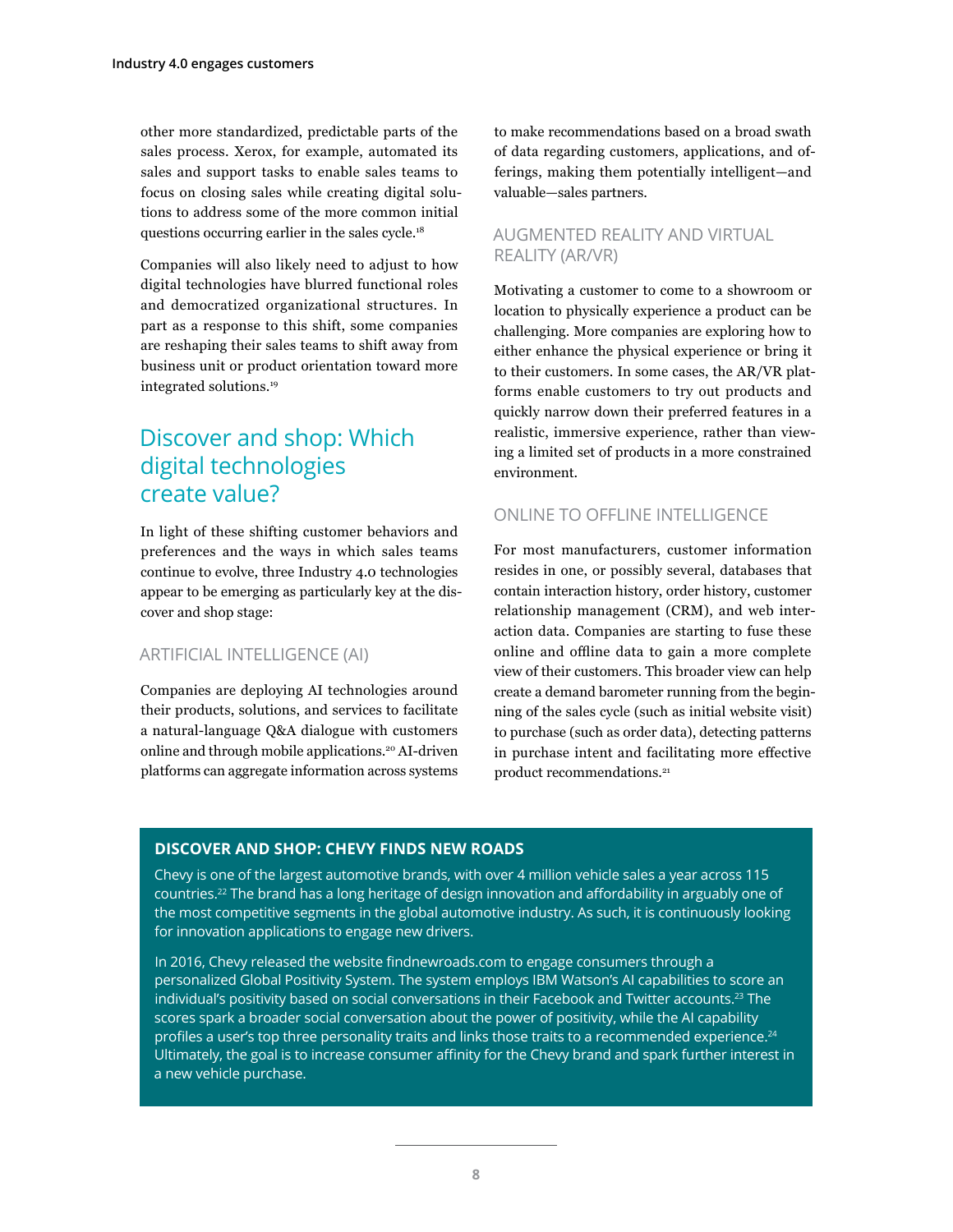## The benefits of going digital

Customer-facing and sales enablement digital technologies such as those listed above can create business value in several key ways:

- *Lowering selling costs.* Many industrial manufacturers have product portfolios that include standard, high-volume components, in addition to more complex, custom-engineered offerings. Digital platforms such as AI and AR/VR smart configurators can provide a lower-cost sales channel for standard offerings and potentially reduce the buying cycle, freeing up resources to focus on more customized products.
- *Enhancing sales and account management efficiency.* In many cases, sales enablement systems, such as CRM and Configure Price Quote, have become table stakes over the last decade. New digital tools, such as sales coaching, planning,

gamification, market insights, and data-driven territory and quota management solutions, can continue to improve the efficiency and effectiveness of sales and account management teams, enabling sales organizations to do more with less.

• *Improving customer retention.* More granular customer information captured through digital commerce and service platforms can help manufacturers better understand the risk of attrition or service defection within their existing customer base—and potentially address it preemptively.

Many manufacturers are beginning to pursue solutions like the ones described above on a limited experimental basis (see the sidebar "Discover and shop: Chevy finds new roads" for an example). But many more significant investments are likely needed for manufacturers to capture the full potential of the digital enterprise through the discover and shop phase of the customer life cycle.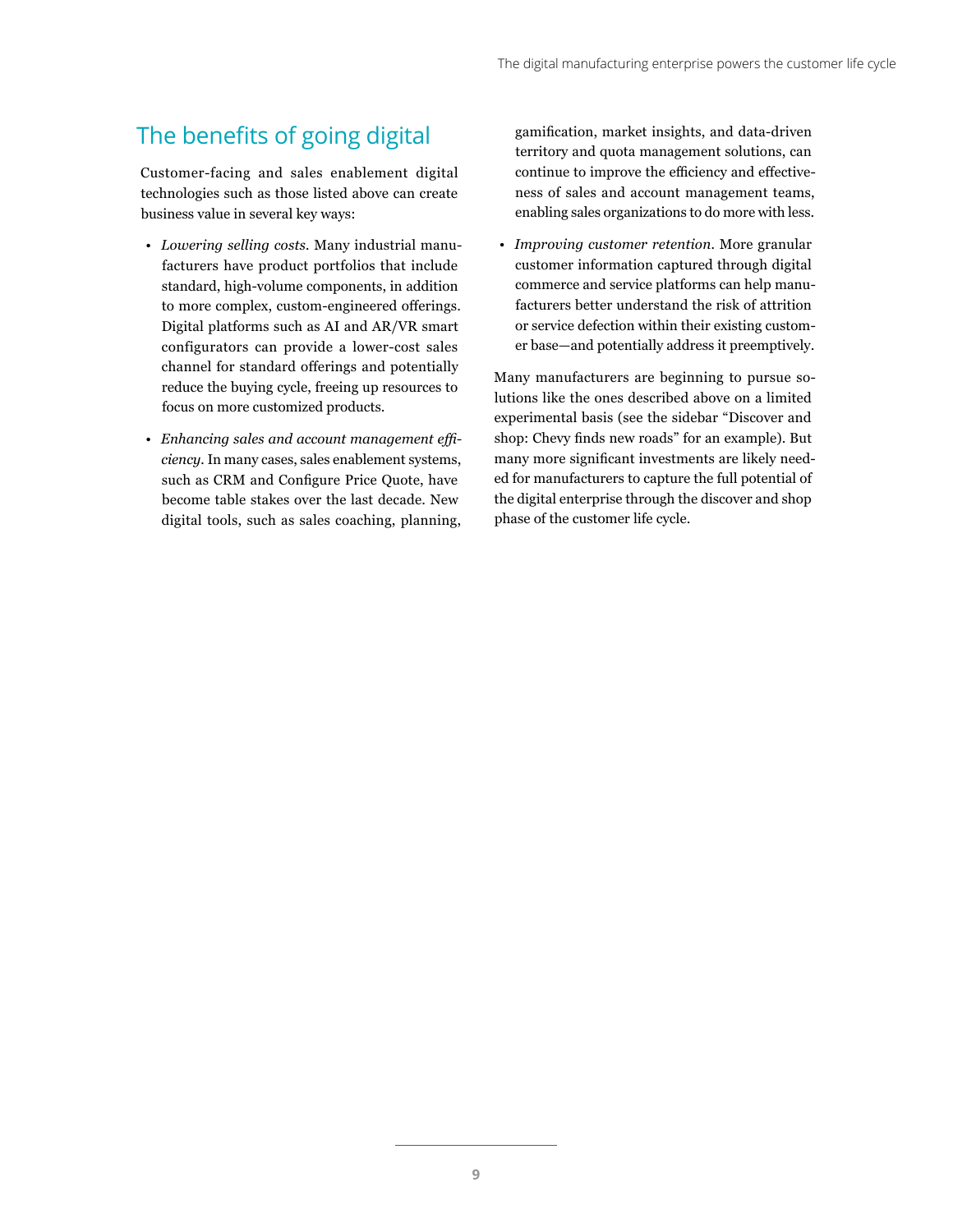# <span id="page-11-0"></span>**Buy and install**

Using Industry 4.0 technologies to enhance channel relationships

N the buy and install phase of the customer life<br>cycle, Industry 4.0 technologies can have a significant impact, particularly on managing the chal-<br>larges associated with channel partner relation N the buy and install phase of the customer life cycle, Industry 4.0 technologies can have a signiflenges associated with channel partner relationships (figure 4).

Many manufacturers rely on channel partners, such as dealers or distributors, to identify, develop, and deliver their products to end customers. And they can wield tremendous influence: According to the sales vice president of a large industrial manufacturing company, its customers embrace 90 percent of the recommendations made by the channel partners.<sup>25</sup>

In many cases, it is the channel partner who owns the relationship with the end customer. Even after the initial sale of an industrial product, most channel partners continue to maintain the relationship with the end customer, including advising on the

best ways to operate products, selling spare parts, and providing scheduled and unscheduled service.26 It is thus important to recognize the impact of channel partners, and focus on improving their experience and loyalty.

Working with and through channel partners presents a variety of challenges for most manufacturers, however, including:

- Educating channel partners on new product offerings and collaborating to develop go-tomarket strategies
- Managing the complexity of touchpoints across functions, business units, and geographies
- Streamlining the pricing approval process and improving the average deal size
- Agreeing on the suggested order and optimal model mix that balance the goals and incentives



#### **Figure 4. Buy and install**

#### **2. Buy & install**

Enhancing channel relationships with digital technologies to improve the buying and installing of products for end customers

Source: Deloitte analysis.

**Deloitte University Press | dupress.deloitte.com**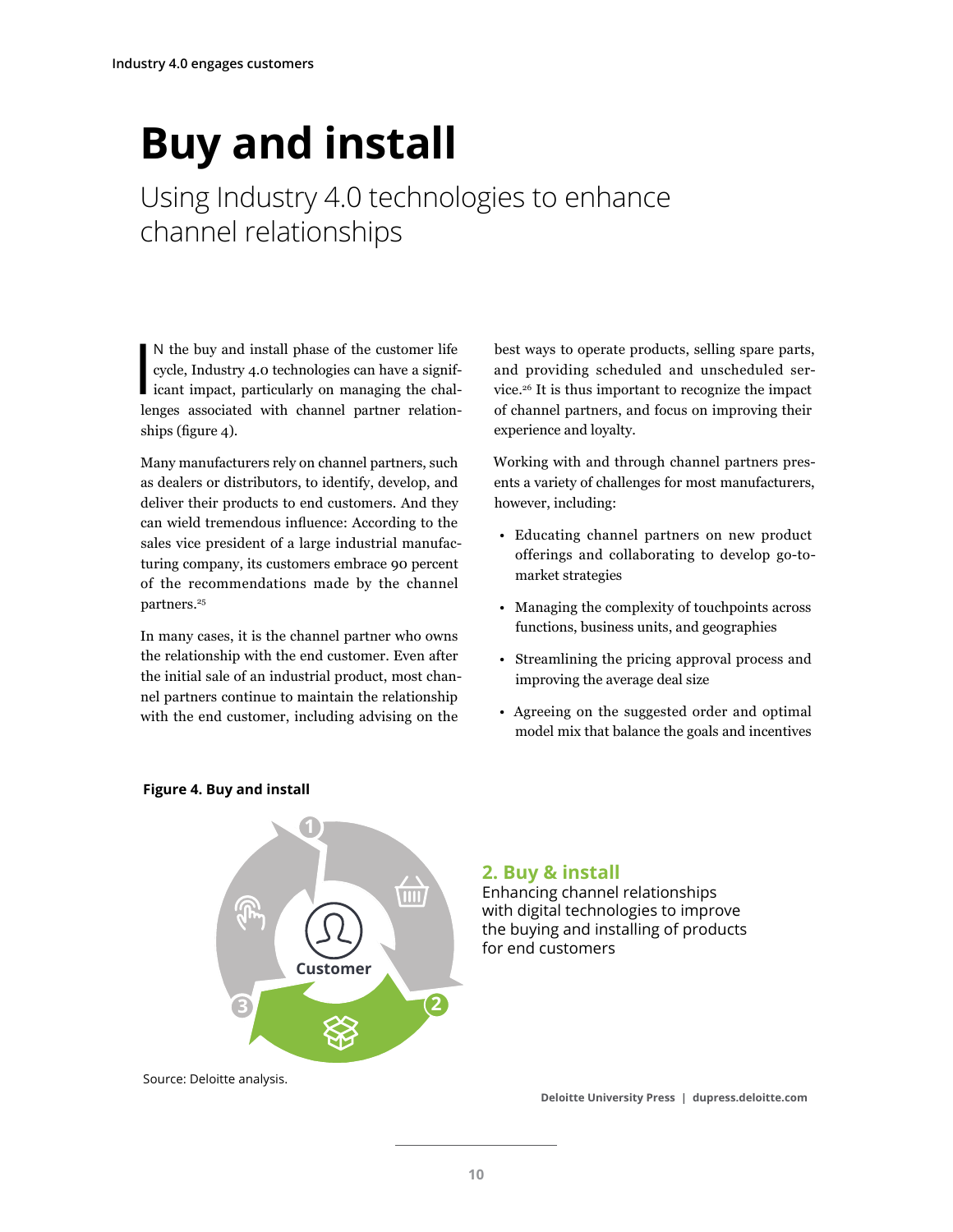of both the original equipment manufacturer (OEM) and the individual channel partner

- Communicating changes and updates to planned delivery schedules for both original equipment and spare parts
- Providing seamless sales, service, and support that is responsive to the changing usage patterns of the customer's environment

These challenges often persist despite the fact that manufacturers and their channel partners are generally connected by a number of transactional and milestone-based systems intended to synchronize activities. While these systems may do an adequate job of capturing and communicating the basic information each party requires, as changes occur, they may struggle to reflect these changes and respond in real time.<sup>27</sup> There are several reasons for this: These systems often rely on manual inputs and updates, the exchange of data is often handled through outdated mechanisms running no more than once a day, and information presented usually requires a good bit of tribal knowledge to interpret.<sup>28</sup>

## Buy and install: Which digital technologies create value?

Industry 4.0–driven digital platforms can play a part here, increasing the frequency and granularity of information sharing between manufacturers and channel partners, and helping to address coordination challenges that often hamper channel performance. Three technologies are especially relevant:

#### PARTNER RELATIONSHIP MANAGEMENT (PRM) PLATFORMS

PRM platforms can synchronize insights across partners and manufacturers. By anonymizing certain key data elements, they can also avoid compromising each partner's competitive position while providing necessary information to manufacturers to optimize their activities. (See the sidebar "Buy and install: Enterprise software company incorporates personalization to deliver an innovative user experience.")

#### TRADIO-FREQUENCY IDENTIFICATION (RFID) AND GLOBAL POSITIONING SYSTEM (GPS)

Real-time delivery updates enabled through RFID or GPS technology can help dealers coordinate with customers and schedule their crews in advance, increasing resource utilization and improving the customer experience.

#### PREDICTIVE ANALYTICS

Manufacturers can leverage digital platforms to analyze real-time data from their channel partners, using them to predict issues and make better operational decisions. For example, a sudden spike in similar repairs on products across multiple dealers can help identity a quality defect yet to be identified in a production run.

## The benefits of going digital

Significant benefits usually exist for both manufacturers and their channel partners in using Industry 4.0 technologies to deliver better customer experiences:

- *Timely and reliable delivery information to end customers.* Industrial customers are often frustrated by long lead times on made-to-order purchases, and they may have limited insight into the status of their order or delivery.<sup>29</sup> Providing customers with better real-time supply chain information is a significant opportunity that requires strong coordination between manufacturers and their channel partners.
- *Quality and consistency of channel experience.*  Customers want a seamless experience.30 Manufacturers and channel partners can leverage new digital platforms to improve the consistency and timeliness of information flows and ease process hand-offs. This can help address inefficiencies in many channel partner relationships and create significant value for customers by shortening order times and building better trust and relationships across the value chain.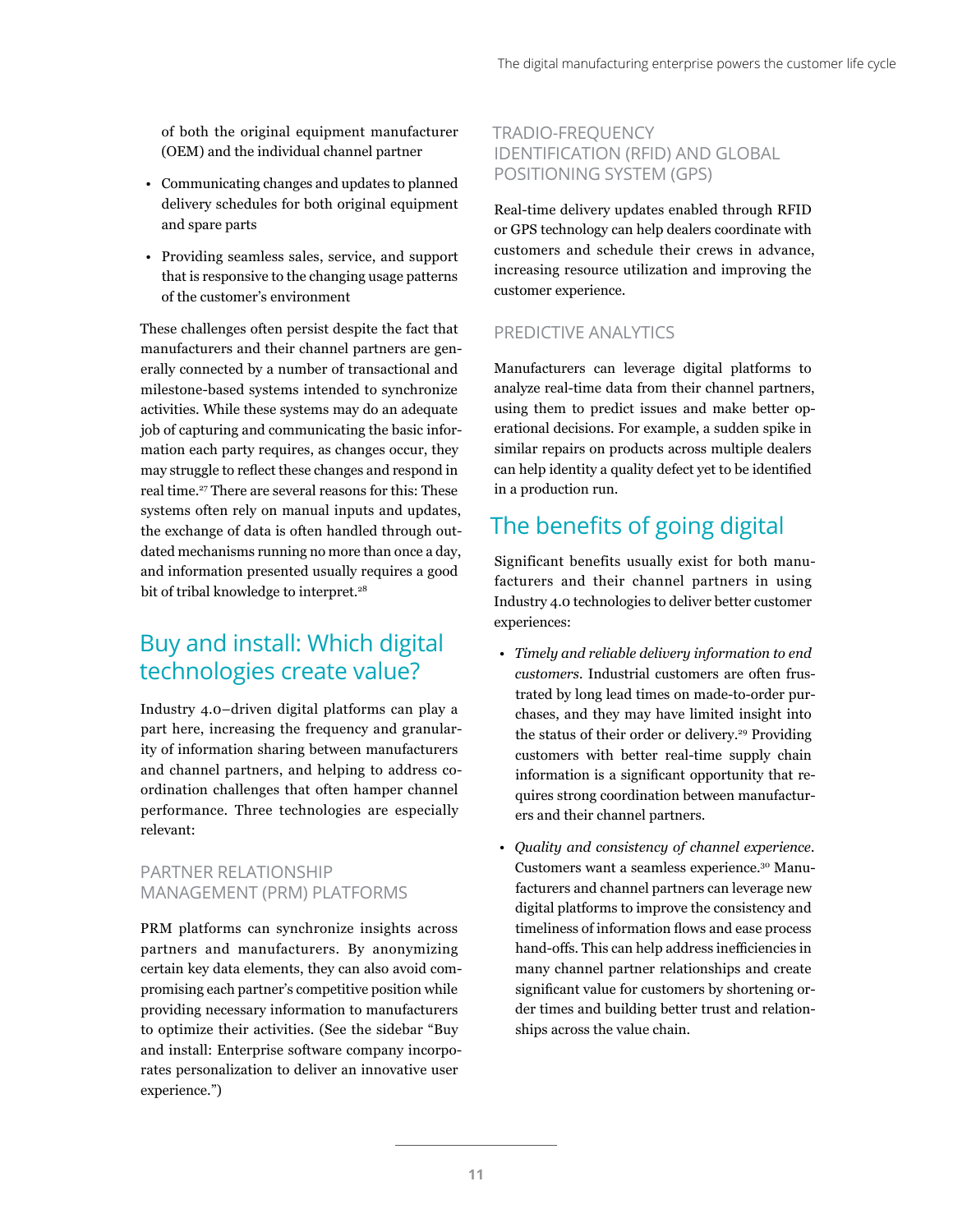• *Reduced selling and administrative costs.* More efficient management of channel partner interactions through PRM tools and other digital platforms can reduce the administrative costs associated with channel partner management. Resources can be repurposed to other more valuable activities.

#### **BUY AND INSTALL: ENTERPRISE SOFTWARE COMPANY INCORPORATES PERSONALIZATION TO DELIVER AN INNOVATIVE USER EXPERIENCE**

An enterprise software company automates processes and works to bridge gaps between enterprise applications and processes. It does so by providing partners and customers the visibility and control needed to improve financial performance, reduce risk, and ensure flexibility.

The company implemented an end-to-end PRM solution leveraging a popular CRM platform.<sup>31</sup> This solution provided a 360-degree view of customers, including detailed and relevant insights into leads, accounts, and opportunities; access to consolidated and intuitive content, including product documentation and knowledge; multilanguage support for global outreach; a customizable portal that is accessible via desktop, tablet, and mobile devices using responsive design and updated with the company's current branding standards.

The PRM solution improved collaboration with distributors, giving the firm visibility into channel pipeline and real-time metrics that improved resource deployment and, ultimately, sales effectiveness.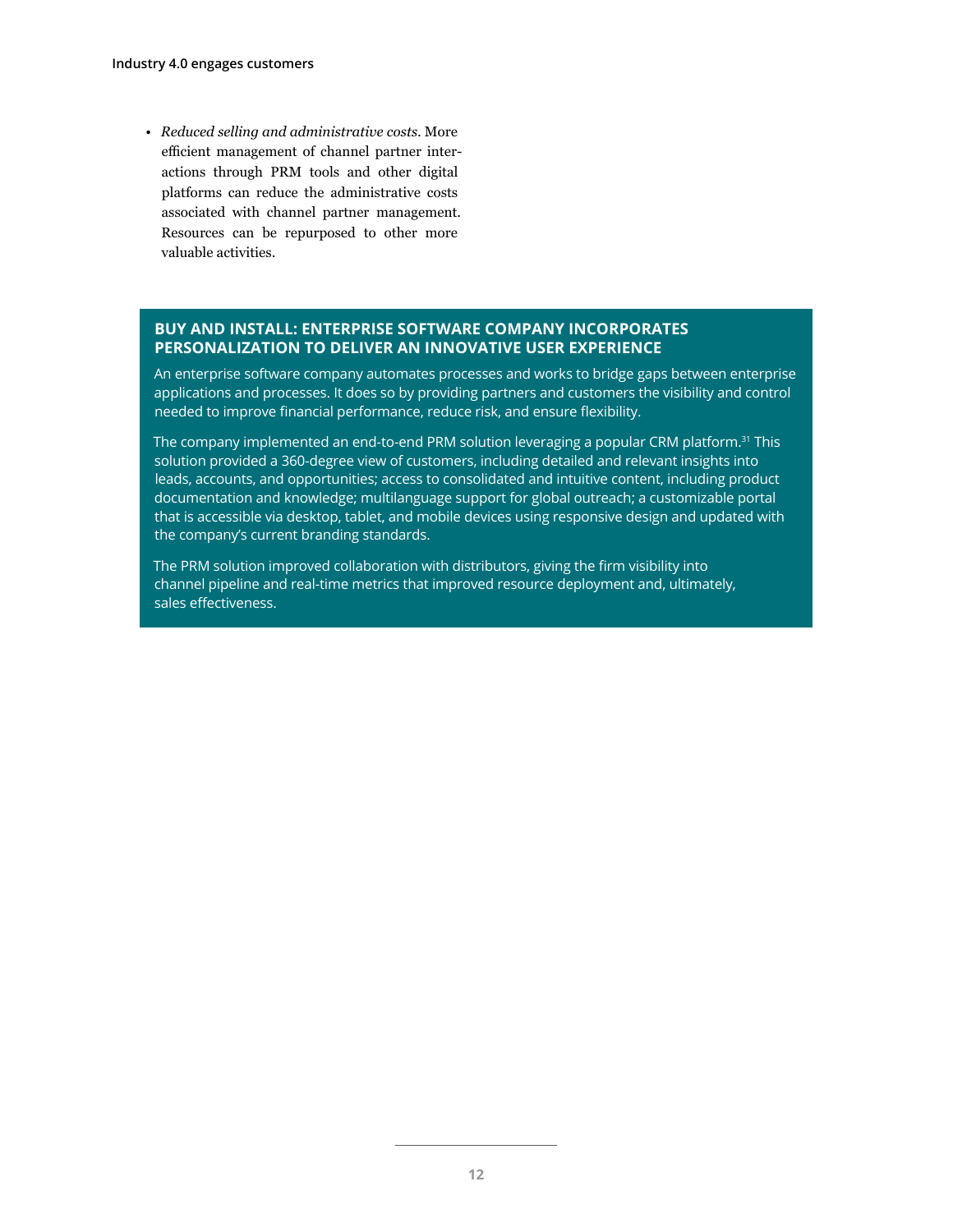## <span id="page-14-0"></span>**Use and service**

Reinventing the aftermarket experience through digital

 $\prod_{\text{mod }k}$ HE third, and potentially most significant, area in which manufacturers can realize value from Industry 4.0–driven technologies is the aftermarket, also known as *use and service* (figure 5).

The term "aftermarket" refers to the full stream of services, spare parts, and customer interactions that take place after the original sale has occurred. Many industrial manufacturers have built their profit models around the aftermarket, where customers are locked into their equipment and must use it to operate their businesses.<sup>32</sup> As a result, customer willingness to pay is typically high, and margins are healthy for OEMs and service partners.

Indeed, the aftermarket is often the most profitable component of a manufacturer's business: Analysts estimate that aftermarket services and spares represent over 8 percent of US GDP.<sup>33</sup> A recent study found that while aftermarket products and services account for 24 percent of revenues for a particular

set of manufacturers, they made up 45 percent of those manufacturers' gross profits.34

While the aftermarket is extremely important for many manufacturers' businesses, some of these manufacturers struggle with a variety of practical challenges around planning and delivering within their aftermarket businesses.<sup>35</sup> A few of the most common issues include:

- Lack of visibility into customers' usage of the manufacturer's products, leading to an inability to predict maintenance requirements and the potential to affect uptime and performance
- Difficulty forecasting and stocking spare parts across the global installed base, leading to unplanned outages and delays in customers receiving their orders; in one instance, an automobile manufacturer had such poor coordination between its spares warehouses and dealers that nearly 50 percent of consumers needing repairs



#### **Figure 5. Use and service**

#### **3. Use & service**

Reinventing the aftermarket experience through digital to resolve common execution and fulfillment challenges

Source: Deloitte analysis.

**Deloitte University Press | dupress.deloitte.com**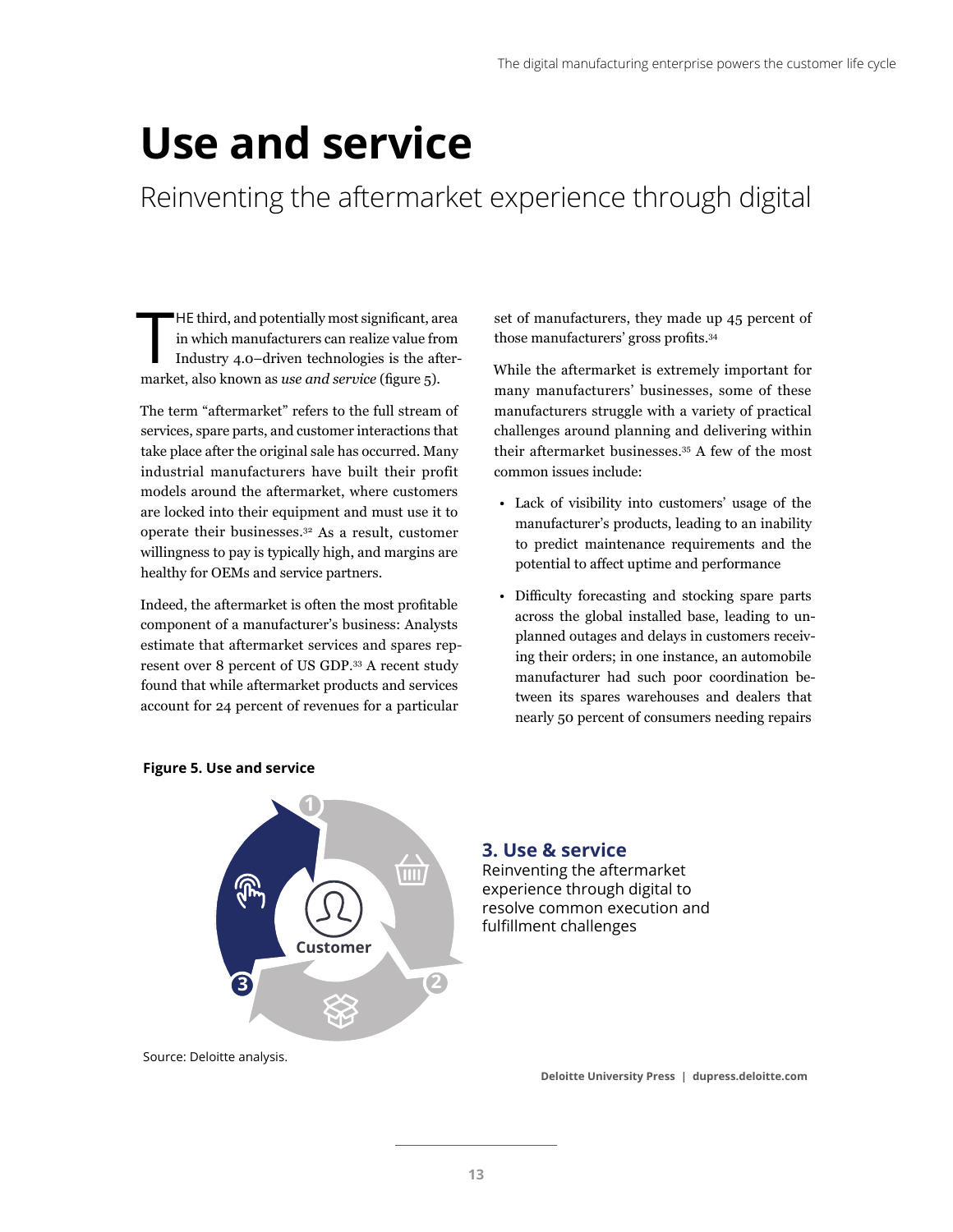faced delays because dealers could not supply the parts necessary to fix them<sup>36</sup>

- Customer gaming of order priority to reduce delays in receiving their orders, leading to an unreliable set of aftermarket demand signals
- A wide variety of sourcing and production challenges created by long product in-service life cycles and low-volume intermittent demand signals

As a result of these and other issues, customers are often dissatisfied with their aftermarket experience. One study found that satisfaction levels for aftermarket services were 10–15 percent below customers' expectations.<sup>37</sup>

## Use and service: Which digital technologies create value?

When incorporated into manufacturers' products, Industry 4.0 technologies can transform how the aftermarket functions and performs. Many manufacturers are developing connected devices, pervasive sensing, and, ultimately, "intelligent products" that can be monitored to analyze their performance.<sup>38</sup>

Intelligent products create what some analysts call "digital exhaust": a stream of information that includes usage data such as cycles, speed, and up-

Manufacturers who can help end customers achieve better throughput from their products in the aftermarket may attract customers more willing to pay for an integrated product service offering.

time; process characteristics such as temperature, pressure, fuel, or energy consumption; and environmental factors such as ambient temperature, moisture, and vibration.<sup>39</sup> This stream, combined with the plummeting cost of sensor technology in recent years, has led some manufacturers to incorporate instrumentation into new products and retrofit some legacy products to take advantage of the opportunities to capture data.40

This digital exhaust can provide analytics-driven insights to manufacturers, helping them create solutions that can transform their customers' aftermarket experience. Some examples include:

- Creating insights for fleet managers and operators to understand uptime, productivity, and maintenance requirements at the individual asset level in real time
- Optimizing efficiency for aircraft, building sensors, and equipment repairs by gathering data on failures to quickly discern the root cause and plan steps for remediation
- Offering outcome-based services that monetize the value of an asset in another form than the asset itself (for example, price per kilometer, hours of operation or power per day)

## The benefits of going digital

Transforming the aftermarket experience can create opportunities for many industrial manufacturers to capture value. Some such opportunities include:

- *Optimizing customer use.* Industrial manufacturers' products can drive customers' economics, particularly customers that operate large fleets of assets. Manufacturers who can help end customers achieve better throughput from their products in the aftermarket may attract customers more willing to pay for an integrated product service offering.
- *Improving customer uptime.* On a similar note, downtime is often exceedingly costly for customers, whose economics often rely on continuous operation with minimal unscheduled downtime. Helping customers maximize uptime presents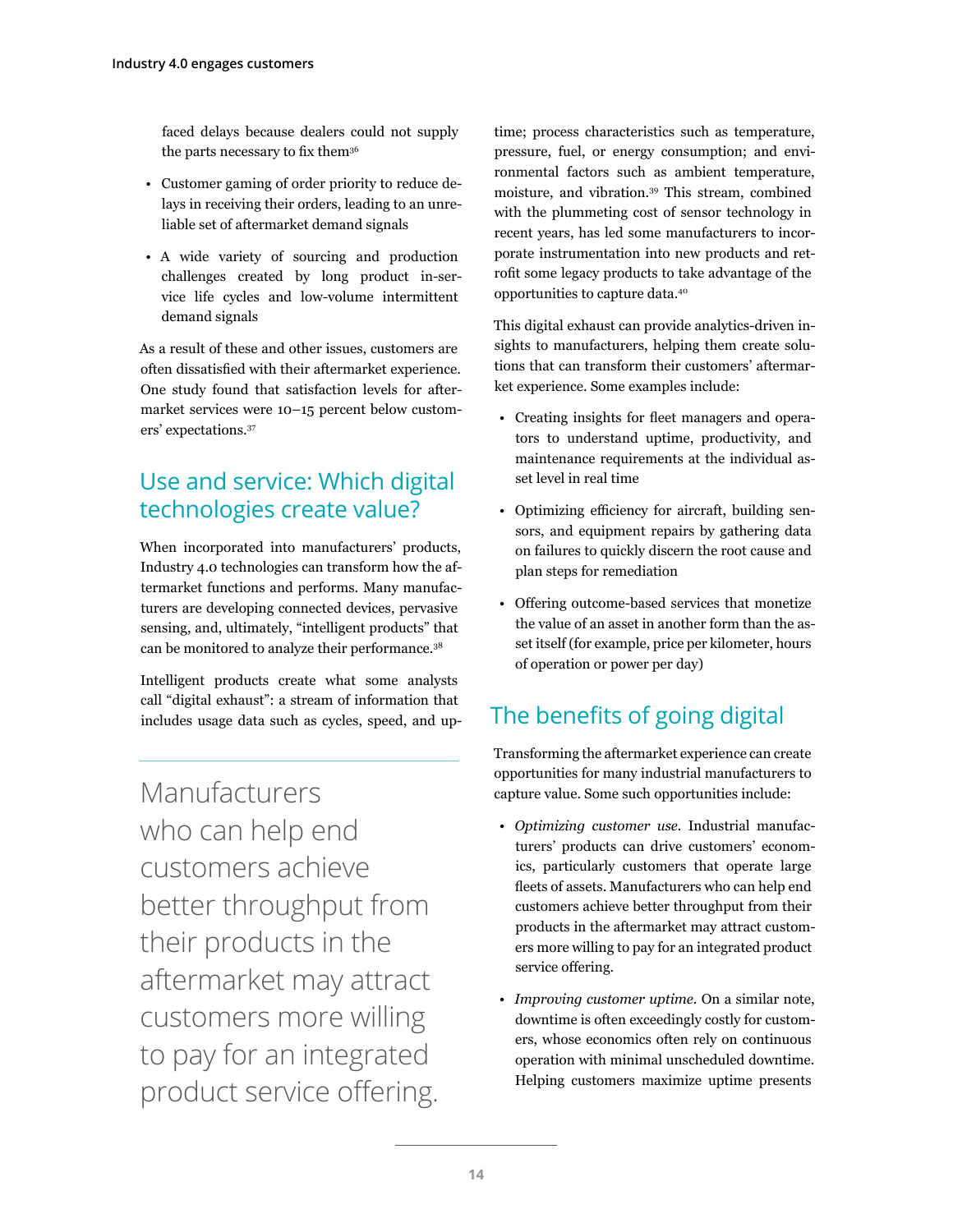an opportunity for differentiation and value capture for manufacturers.

• *Increasing services and spares capture.* One major source of value "leakage" for manufacturers is customers' choice of non-OEM parts or uncertified providers to perform both routine and special-purpose repairs and service. Manufacturers with in-depth usage data may be able to identify and respond to these cases of service defection by using advanced technical support to predict and prevent customers' opting for lowcost, non-OEM providers, thus forging stronger customer relationships.

These are hardly the only opportunities that intelligent products and their digital exhaust will present for manufacturers (see the sidebar "Use and service: Case New Holland wrings value from digital

exhaust" for an example). Other opportunities may include:

- 3D-printing spare parts, particularly for challenging use cases such as remote mining sites
- Creating digital self-service platforms that enable customers to manage their aftermarket services in one place: making warranty claims, scheduling service, checking delivery schedules, and so on
- Using AR to enhance customer support functions, such as using interactive, wearable devices to improve repair processes
- Transforming aftermarket pricing and fulfillment to a dynamic pricing model, where factors such as availability and urgency influence pricing and fulfillment decisions<sup>41</sup>

#### **USE AND SERVICE: CASE NEW HOLLAND WRINGS VALUE FROM DIGITAL EXHAUST**

CNH Industrial, a global producer of agricultural, construction, commercial vehicles, and powertrain technologies, has invested heavily in new, connected, digital vehicle solutions that strive to create significant value for its customers.

CNH Industrial's vehicle connectivity and cloud platform enable remote monitoring of the product's condition, operation, and external environment to facilitate proactive maintenance and performance optimization. The solution combines on-product sensor data with external third-party data providers (for example, regarding weather, mapping, and crop analytics) to improve operational optimization.

All of CNH Industrial's product segments see value in these solutions, given their sensitivity to equipment performance and uptime. Early results suggest the new, proactive, service approach, combined with failure prediction models, could reduce unplanned machine downtime by up to 50 percent. This value is particularly significant for small and mid-sized customers who lack the resources for sophisticated, large-scale maintenance operations.42

The company is also working to integrate dealers and other third-party vendors into the solution through an open data architecture that accelerates the development of valuable collaborative partnerships, while at the same time providing the customer with full data access management and control.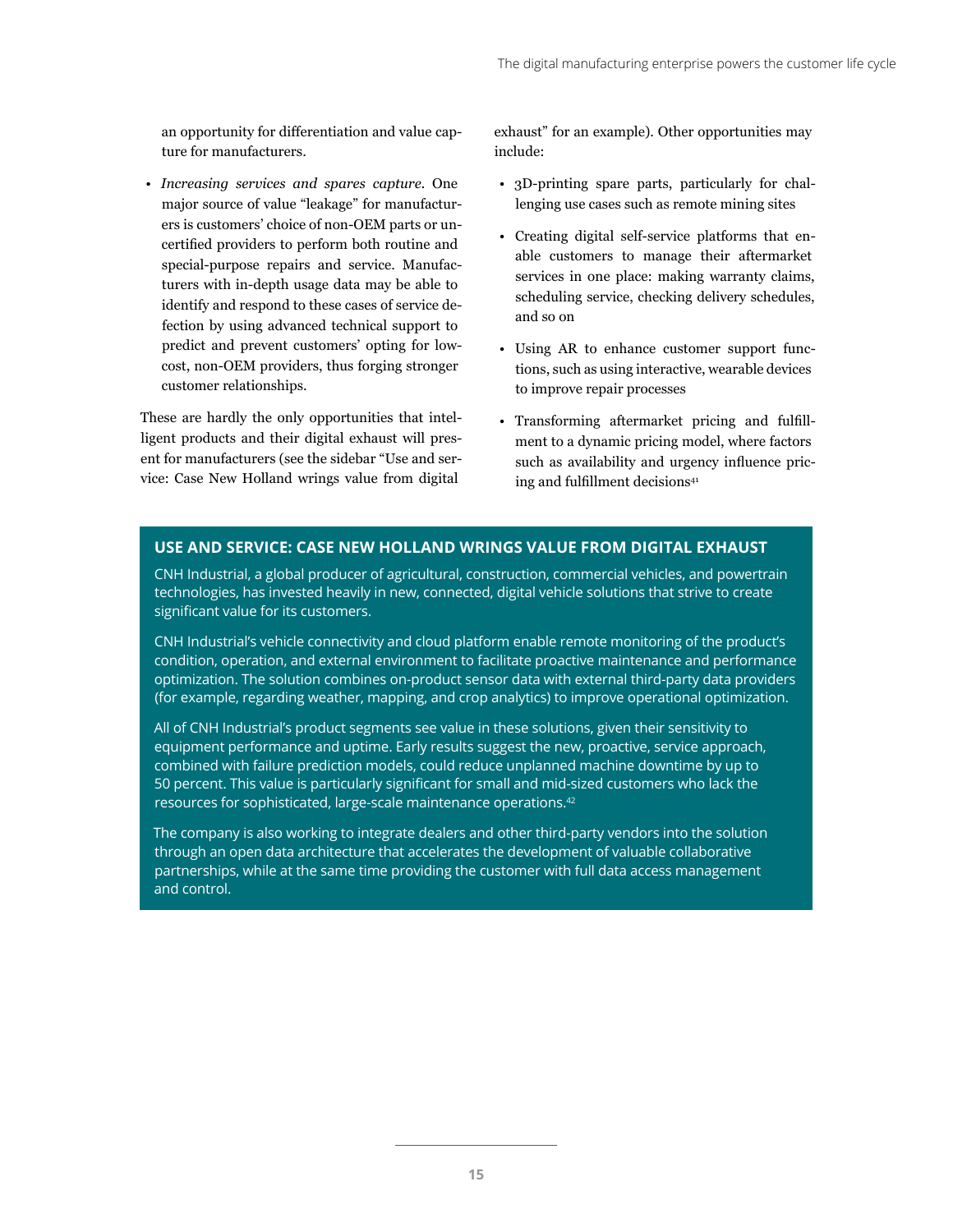# <span id="page-17-0"></span>**The road to digital transformation**

Overcoming key risks and challenges

IGITAL transformation likely requires significant change for most manufacturers.<br>While many consider it necessary and excit-<br>ing sook brings with it a number of challenges and nificant change for most manufacturers. ing, each brings with it a number of challenges and risks that can make this transformation difficult. No issue is insurmountable, but each likely requires a thoughtful plan and approach to address. Some of these risks and challenges include:

• *Data management.* Building digital and customer analytics capabilities usually requires not only enormous quantities of new data but also effective use of existing customer data as well as the ability to combine both data types effectively. This can be a challenge for manufacturers who have not historically focused on maximizing the value of this asset.

Additionally, as organizations start adding sensors to their products and enable a connected ecosystem to monitor performance of their assets, they may generate a digital exhaust that runs the risk of exceeding the current data storage requirements of the organizations' transaction system environment. Organizations could need to standardize data ingestions, curation, and distribution, and consider how they will store and manage these data moving forward.

• *Talent availability.* Many manufacturers lack the talent required to build new digital capabilities; in order to succeed with these investments, a strategic focus on attracting and developing digital talent can be critical. This may involve the addition of nontraditional roles such as developers, data scientists, and other digital experts.

- *Collaboration across functions.* Creating digital customer connections typically requires strong coordination between the chief marketing and information officers to marry the customer knowledge and sales and marketing processes with the information technology capabilities required to design and build new platforms. This may necessitate reevaluating the roles and responsibilities of IT and marketing.
- *Return on investment.* Because many digital technologies are emerging and unproven, the business case around return on investment may initially appear inconsistent or unpredictable, particularly given that certain technologies may

Segmenting based on your customers' digital wants, needs, and value potential is usually the first step toward defining your company's digital aspirations and understanding where your company may play and how it can win in the market.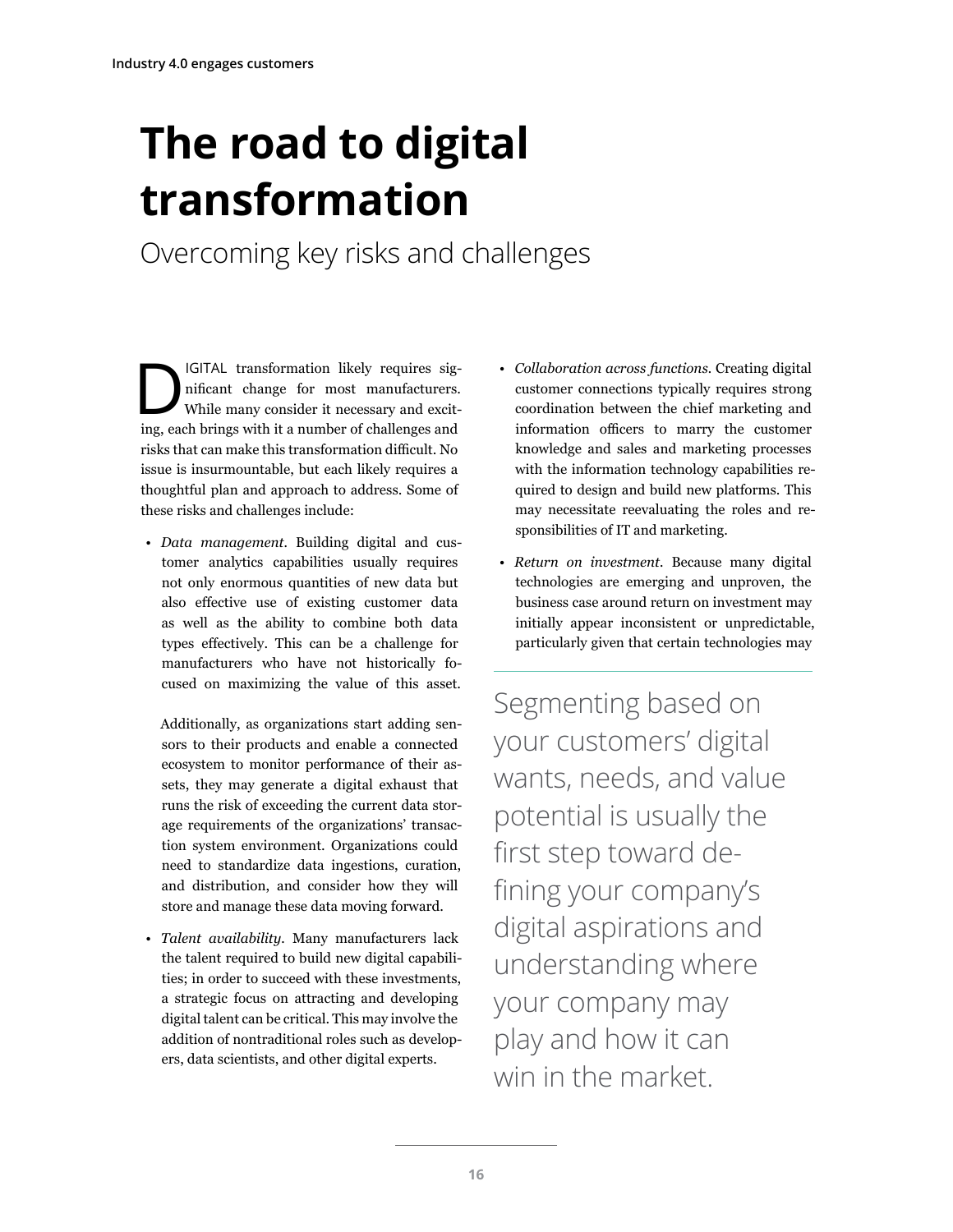have relatively short life expectancies (that is, faster development cycles). This challenge may lessen over time as technologies become more widely used and familiar.

### Getting started

As manufacturers develop new digital capabilities, some may focus on one phase of the customer journey more than others. Others may invest across the board. Regardless of a manufacturer's focus and approach, there are practical steps all manufacturers can take today to address these challenges and get started on this path. Specifically, we recommend that manufacturing leaders challenge themselves and their teams to:

- *Scan for disruptors.* Imagine how a digital-first entrant could find ways to intermediate the company or its channel partners. This is generally a rapid way to identify sources of latent value in customer relationships, as well as vulnerability in the profit model.
- *Develop a clear understanding of what value means to customers, and how it is created holistically across touchpoints.* Once customer priorities and value drivers are understood, evaluating business value drivers is often the next essential step. Each potential digital customer experience or capability has a different impact on business value—reducing costs to serve, for example, or increasing customer retention—and

analyzing potential investments at the granular segment level can help maximize returns. Segmenting based on your customers' digital wants, needs, and value potential is usually the first step toward defining your company's digital aspirations and understanding where your company may play and how it can win in the market.

- *Develop use cases that align to where value is created.* Create a list of specific digital solutions to explore for business and technical feasibility. This can allow key team members to make progress against something tangible while defining and designing your digital customer journey.
- *Assess current customer-facing digital capabilities.* Many manufacturers lack the critical talent, infrastructure, data, or partnerships required to execute enterprise-wide digital transformations. Conducting a digital maturity assessment can help to know your company's starting point and inform the milestones along the journey.

The opportunities of the digital manufacturing enterprise are often a source of potential differentiation for most manufacturers: an opportunity to outmaneuver competition and more efficiently deliver best-in-class customer experiences to outperform others in the market. The window of opportunity likely won't be open for long, however, as these technologies and capabilities quickly may become table stakes over the next several years. The future of your enterprise is digital: Don't delay.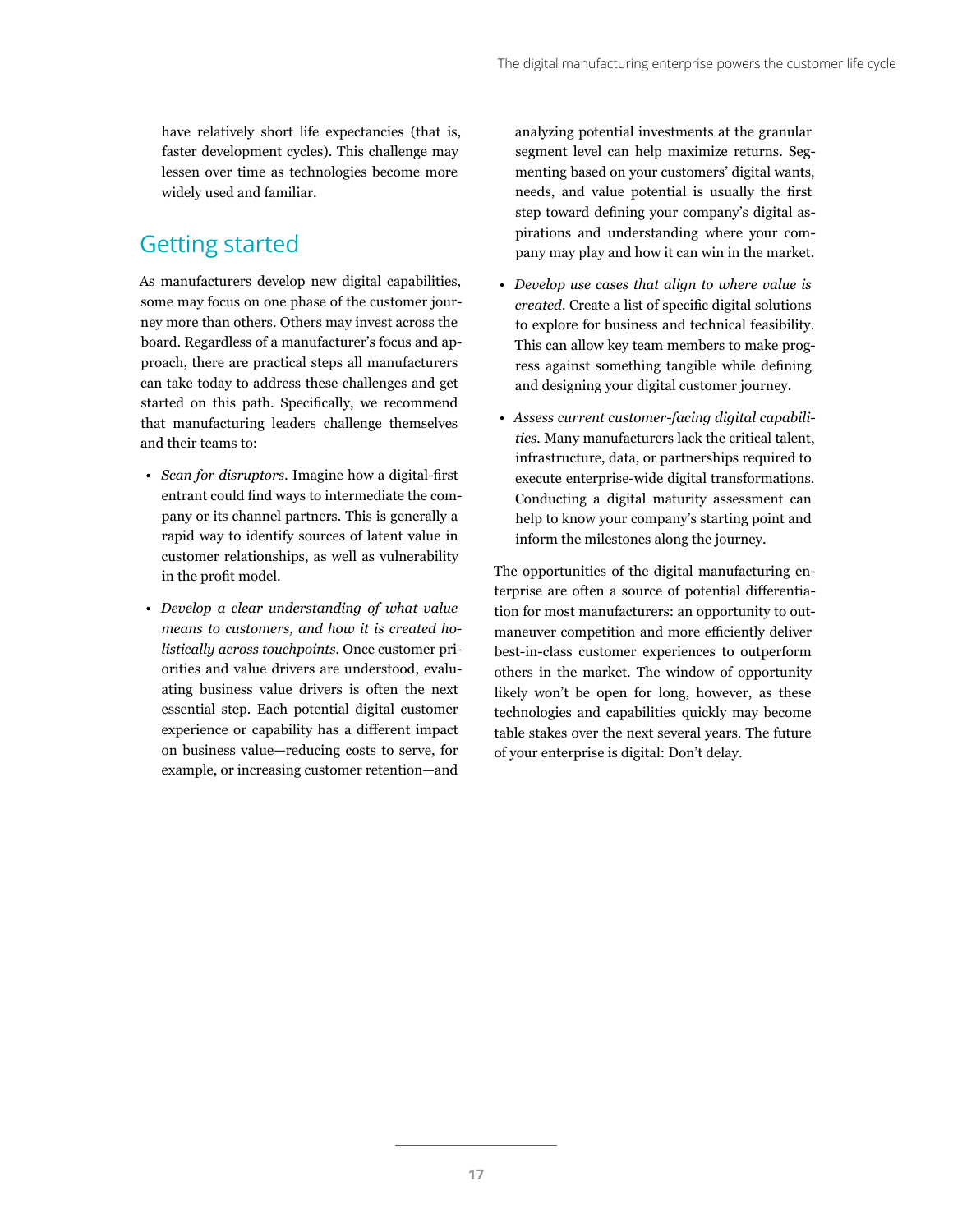## **ENDNOTES**

- 1. Ilan Mochari, "Why half of the S&P 500 companies will be replaced in the next decade," *Inc.*, March 23, 2016.
- 2. For further information about Industry 4.0, see Brenna Sniderman, Monika Mahto, and Mark Cotteleer, *Industry 4.0 and manufacturing ecosystems: Exploring the world of connected enterprises*, Deloitte University Press, February 22, 2016, https://dupress.deloitte.com/dup-us-en/focus/industry-4-0/manufacturing-ecosystems-exploringworld-connected-enterprises.html.
- 3. Deloitte University Press has published detailed analysis on a number of these technologies; see www.dupress. deloitte.com.
- 4. For further information about the Information Value Loop, see Michael Raynor and Mark Cotteleer, "The more things change: Value creation, value capture, and the Internet of Things," *Deloitte Review* 17, Deloitte University Press, July 25, 2015, https://dupress.deloitte.com/dup-us-en/deloitte-review/issue-17/value-creation-valuecapture-internet-of-things.html.
- 5. Germany Trade & Invest, *Industry 4.0: Smart manufacturing for the future*, July 2014, http://www.gtai.de/GTAI/ Content/EN/Invest/\_SharedDocs/Downloads/GTAI/Brochures/Industries/industrie4.0-smart-manufacturing-forthe-future-en.pdf ; National Academy of Science and Engineering, "Securing the future of German manufacturing industry: Recommendations for implementing the strategic initiative Industry 4.0."
- 6. Sniderman, Mahto, and Cotteleer, *Industry 4.0 and manufacturing ecosystems*.
- 7. Ibid.
- 8. Pedro S. Coelho and Jörg Henseler, "Creating customer loyalty through service customization," *European Journal of Marketing* 46, no. 3/4: pp. 331–56.
- 9. Alex Lawrence, "Five customer retention tips for entrepreneurs," *Forbes*, November 1, 2012, http://www.forbes. com/sites/alexlawrence/2012/11/01/five-customer-retention-tips-for-entrepreneurs/#39c2ce2817b0.
- 10. Heather Pemberton Levy, "What B2B can learn from B2C digital commerce," *Gartner*, July 17, 2015, http://www. gartner.com/smarterwithgartner/what-b2b-can-learn-from-b2c-digital-commerce/.
- 11. Emma Capron, "Big data delivered at Fedex," *Digitalist*, November 1, 2013, http://www.digitalistmag.com/ future-of-work/2013/11/01/big-data-delivered-fedex-25-years-0887095; Bill Gerhardt, Kate Griffin, and Roland Klemann, "Unlocking value in the fragmented world of big data analytics: How information infomediaries will create a new data ecosystem," Cisco Internet Business Solutions Group, June 2012.
- 12. Michael Lenox and Jay Hodgkins, "Innovation in the time of disruptive rule-breaking," Darden Business School, February 1, 2016, https://ideas.darden.virginia.edu/2016/02/innovation-in-the-time-of-disruptive-rule-breaking/.
- 13. Corporate Executive Board, "The digital evolution in B2B marketing," September 2012.
- 14. Andy Hoar, "Death of a (B2B) salesman: One million US B2B salespeople will lose their jobs to self-service eCommerce by 2020," *Forrester*, April 13, 2015.
- 15. Rob O'Regan and Matthew Petersen, "B2B buyers are customers, too: How wholesalers can improve the customer experience," *Digitalist*, September 19, 2016, http://www.digitalistmag.com/executive-research/ b2b-buyers-customers.
- 16. Levy, "What B2B can learn from B2C digital commerce."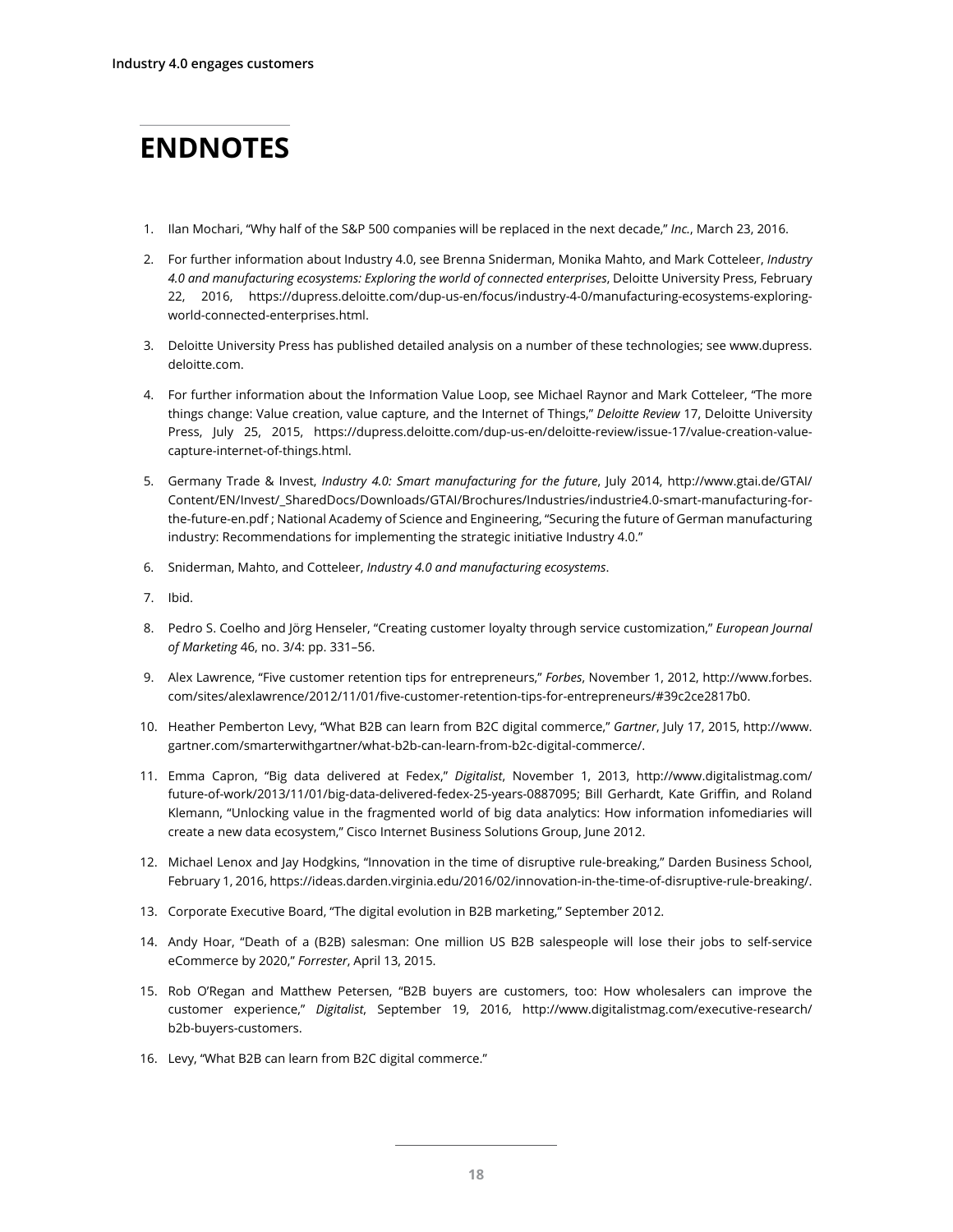- 17. Bureau of Labor Statistics, "Wholesale and manufacturing sales representatives," *Occupational outlook handbook*, *2016–17 edition*, US Department of Labor, December 17, 2015, http://www.bls.gov/ooh/sales/wholesale-andmanufacturing-sales-representatives.htm.
- 18. Rowland T. Moriarty and Gordon S. Schwarts, "Automation to boost sales and marketing," *Harvard Business Review*, January 1989, https://hbr.org/1989/01/automation-to-boost-sales-and-marketing.

19. Ibid.

- 20. Deloitte, "Retailers 'listen' to what customers are typing," *Wall Street Journal*, October 7, 2013, http://deloitte.wsj. com/cio/2013/10/07/retailers-listen-to-what-customers-are-typing/.
- 21. Laiza King, "How business intelligence is disrupting the smart data industry and Panorama's solution to BeyondCore customers," *Huffington Post*, September 23, 2016, http://www.huffingtonpost.com/laiza-king-/howbusiness-intelligence\_2\_b\_12149996.html.
- 22. General Motors, *2015 annual report*, https://www.gm.com/content/dam/gm/en\_us/english/Group4/InvestorsPD FDocuments/2015AnnualReport.pdf.
- 23. Megan Geuss, "Chevy's new ad campaign uses IBM's Watson to induce self-reflection," *ArsTechnica*, September 14, 2016, http://arstechnica.com/cars/2016/09/chevys-new-saccharine-ad-campaign-uses-ibms-watson-toinduce-self-reflection/.
- 24. E. J. Schultz, "Chevy and IBM will rate your social media 'positivity,'" Ad Age, September 14, 2016, http://adage. com/article/cmo-strategy/chevy-ibm-rate-social-media-positivity/305843/.
- 25. Deloitte market interviews, 2016.
- 26. Barbara B. Jackson, "Build customer relationships that last," *Harvard Business Review*, November 1985, https:// hbr.org/1985/11/build-customer-relationships-that-last.
- 27. Pet Industry Distributors Association, "The distributor/manufacturer marketing partnership," http://www.pida. org/resources/partnership.cfm, accessed September 19, 2016.

28. Ibid.

- 29. Logan Paquin, "How the cloud powers lean operations for SMB manufacturers," *Manufacturing Business Technology*, October 10, 2016, https://www.mbtmag.com/article/2016/10/ how-cloud-powers-lean-operations-smb-manufacturers.
- 30. David C. Edelman and Joshua Singer, "Competing on customer journeys," *Harvard Business Review*, November 2015, https://hbr.org/2015/11/competing-on-customer-journeys.
- 31. Sean McGrath, "Lexmark launches new 'end-to-end' channel programme," *Computer Weekly*, February 9, 2016, http://www.computerweekly.com/microscope/news/4500272776/ Lexmark-launches-new-end-to-end-channel-programme.
- 32. Morris A. Cohen, Narendra Agrawal, and Vipul Agrawal, "Winning in the aftermarket," *Harvard Business Review*, May 2006, https://hbr.org/2006/05/winning-in-the-aftermarket.
- 33. Aberdeen Group.
- 34. Cohen, Agrawal, and Agrawal, "Winning in the aftermarket."
- 35. Ibid.
- 36. Ibid.
- 37. Ibid.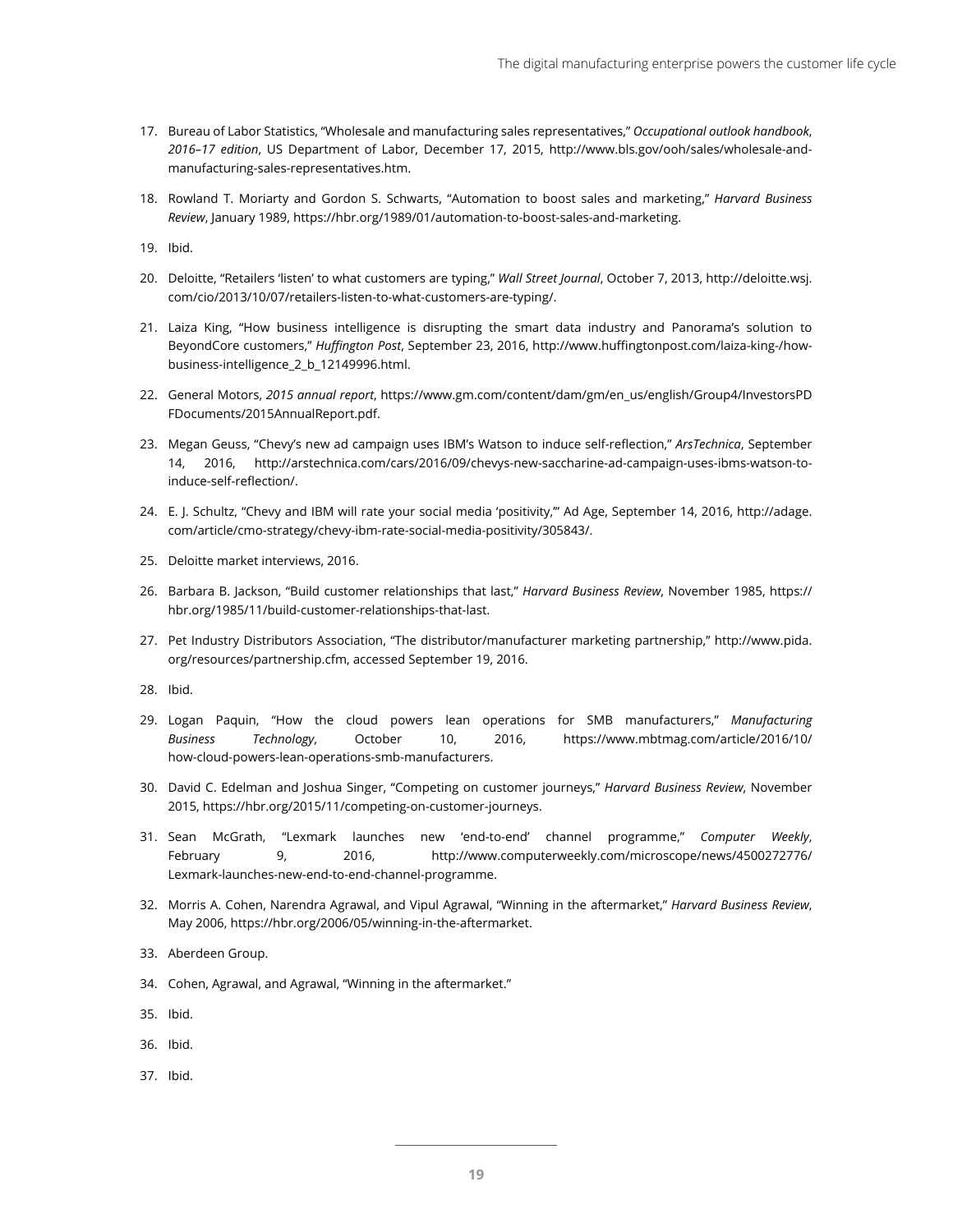- 38. Sniderman, Mahto, and Cotteleer, *Industry 4.0 and manufacturing ecosystems*.
- 39. Mark Kovac, "Using digital exhaust to improve sales," *Harvard Business Review*, July 8, 2016, https://hbr. org/2016/07/using-digital-exhaust-to-improve-sales.
- 40. GE, "The average cost of IoT sensors is falling," data sourced from Goldman Sachs' BI intelligence estimates, *Atlas*, August 2016, https://www.theatlas.com/charts/BJsmCFAl, accessed November 23, 2016.
- 41. PROS, "Automotive and industrial companies accelerate revenue growth with PROS Cloud Solutions," http:// www.pros.com/industries/automotive-and-industrial/, accessed September 19, 2016.
- 42. Jon Marcus, "CNH Industrial halves product downtime with IoT," *PTC Product Lifecycle Report*, May 6, 2015, http:// blogs.ptc.com/2015/05/06/cnh-industrial-halves-product-downtime-with-iot/.

## **ABOUT THE AUTHORS**

#### JEFFREY HOOD

**Jeff Hood** is a principal at Deloitte Consulting LLP. He focuses on helping manufacturing clients create new business models and customer experiences enabled by data, analytics, digital, mobile, and artificial intelligence technologies. He has worked in the manufacturing industry for 24 years, primarily across the automotive, heavy equipment, aerospace, and chemical industries in marketing, sales, retail, mobility, IT, and connected vehicle functions.

#### ALAN BRADY

**Alan Brady** is a senior manager at Deloitte Consulting LLP with over eight years of experience working with manufacturers to develop and execute winning commercial and competitive strategies. He has extensive experience leading engagements to design product and service portfolios, accelerate growth in new markets or geographies, and improve operating performance. His most recent work focuses on advising manufacturers on identifying and capturing new opportunities created by emerging digital technologies.

#### RAJ DHANASRI

**Raj Dhanasri** is a senior manager at Deloitte Consulting LLP. He specializes in helping brands develop, manage, and optimize customer experience enabled by data, insights, and technology. His manufacturing industry experience spans the marketing, sales, and service functions. Over the last 15 years, Dhanasri has led transformational initiatives to enable and improve CRM, customer data management, sales and marketing alignment, digital marketing, offline and online data integration, integrated lead management, and analytics, as well as numerous marketing operations and optimization projects.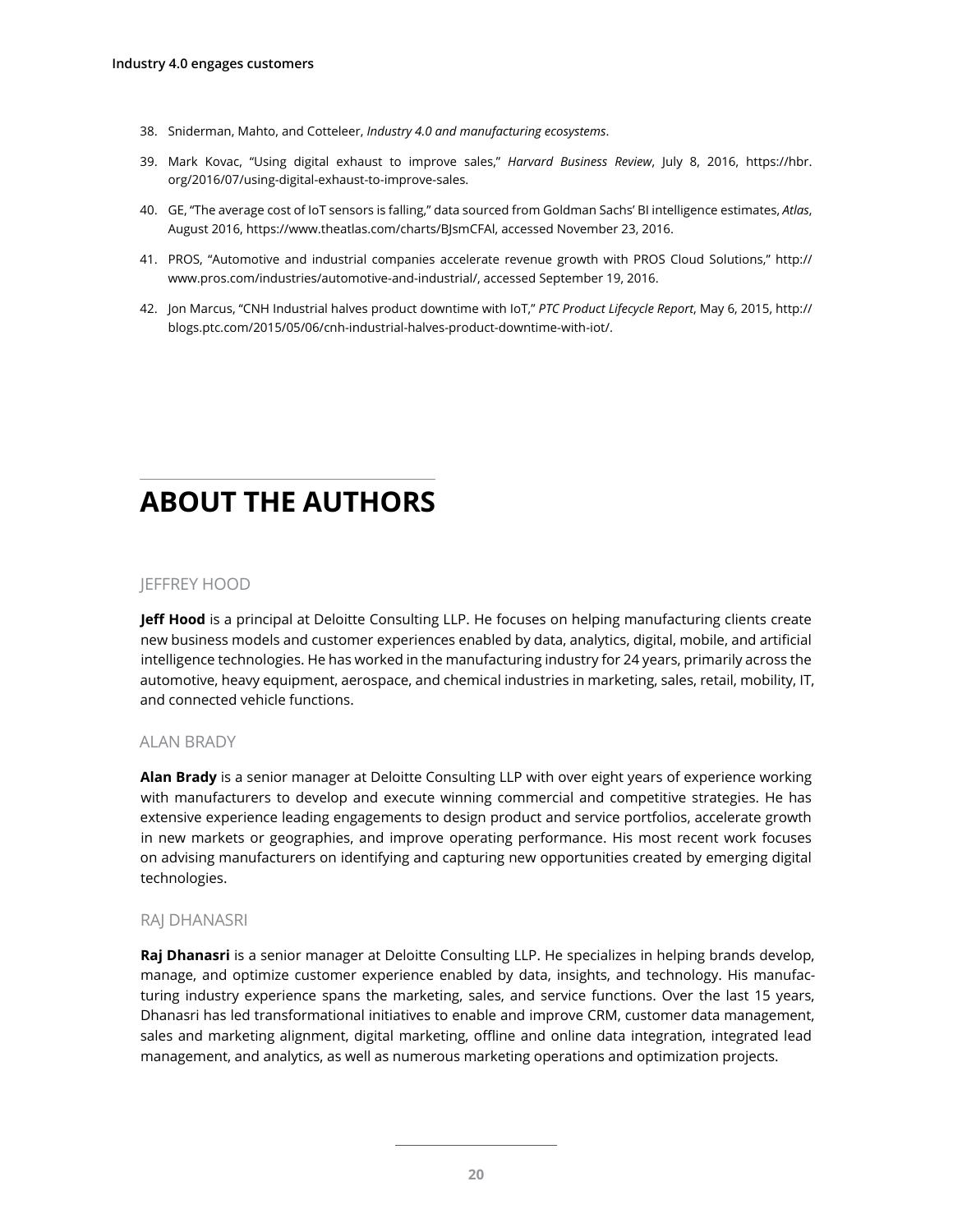## **ACKNOWLEDGEMENTS**

The authors would like to thank **Dave Congdon** of Deloitte Consulting LLP and **Brenna Sniderman** of Deloitte Services LP for their expertise and contributions to this article.

## **CONTACTS**

#### **Steve Shepley**

Principal Supply Chain and Manufacturing Operations Deloitte Consulting LLP +1.213.688.4161 Sshepley@deloitte.com

#### **Marty Hartigan**

Principal Strategy and Operations, Corporate and Business Unit Strategy Deloitte Consulting LLP +1 949 637 3046 mhartigan@deloitte.com

#### **Eric Kaese**

Principal Digital Customer, Deloitte Digital Deloitte Consulting LLP +1 617 792 9560 ekaese@deloitte.com

#### **Jeff Glueck**

Principal Technology Strategy and Architecture Deloitte Consulting LLP +1 216 496 6605 jglueck@deloitte.com

#### **Raj Dhanasri**

Senior manager Digital Business and Strategy, Deloitte Digital Deloitte Consulting LLP +1 248 938 2402 rdhanasri@deloitte.com